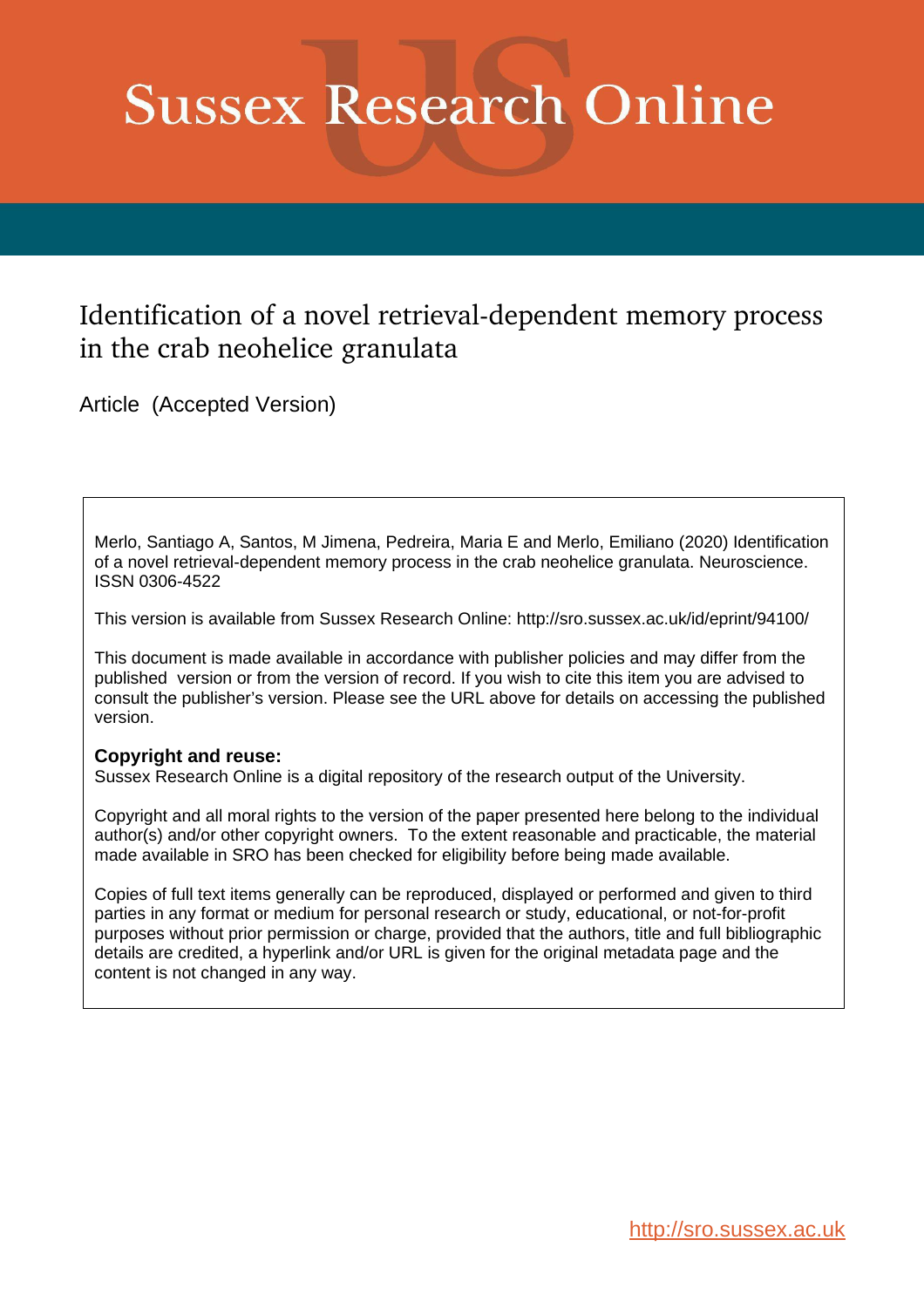# **Identification of a Novel Retrieval-Dependent Memory Process in the Crab** *Neohelice granulata*

Authors: Santiago A. Merlo<sup>1</sup>, M. Jimena Santos<sup>1</sup>, Maria E. Pedreira<sup>1†</sup> & Emiliano Merlo<sup>2,3†</sup>

**Affiliations**: 1) Instituto de Fisiología, Biología Molecular y Neurociencias (IFIBYNE), CONICET-Universidad de Buenos Aires, Buenos Aires, Argentina 2) IFIBIO-Houssay, CONICET-Universidad de Buenos Aires, Buenos Aires, Argentina. 3) School of Psychology, University of Sussex, Falmer, United Kingdom. †: these authors contributed equally to this work.

**\* Correspondence:** Dr Maria Eugenia Pedreira, mpedreira@fbmc.fcen.uba.ar Dr Emiliano Merlo, E.Merlo@sussex.ac.uk

**Abbreviated title:** Crab memory in limbo

**Number of pages:** 23 **Number of figures & tables:** 7 **Abstract:** 247 words **Main text:** 6842 words **Language style:** British English

**Acknowledgements:** This work was supported by National Agency of Scientific and Technological Promotion (PICT2013-0412 and PICT2016-0243) to MEP, and IBRO Return Home Fellowship to EM (GR037). Authors would like to thank Dr Gabriela Hermitte, Dr Jimena Berni and Dr Hans Crombag for their helpful comments on the manuscript.

**Keywords:** associative memory, reconsolidation, extinction, limbo, *Neohelice granulata*, cycloheximide.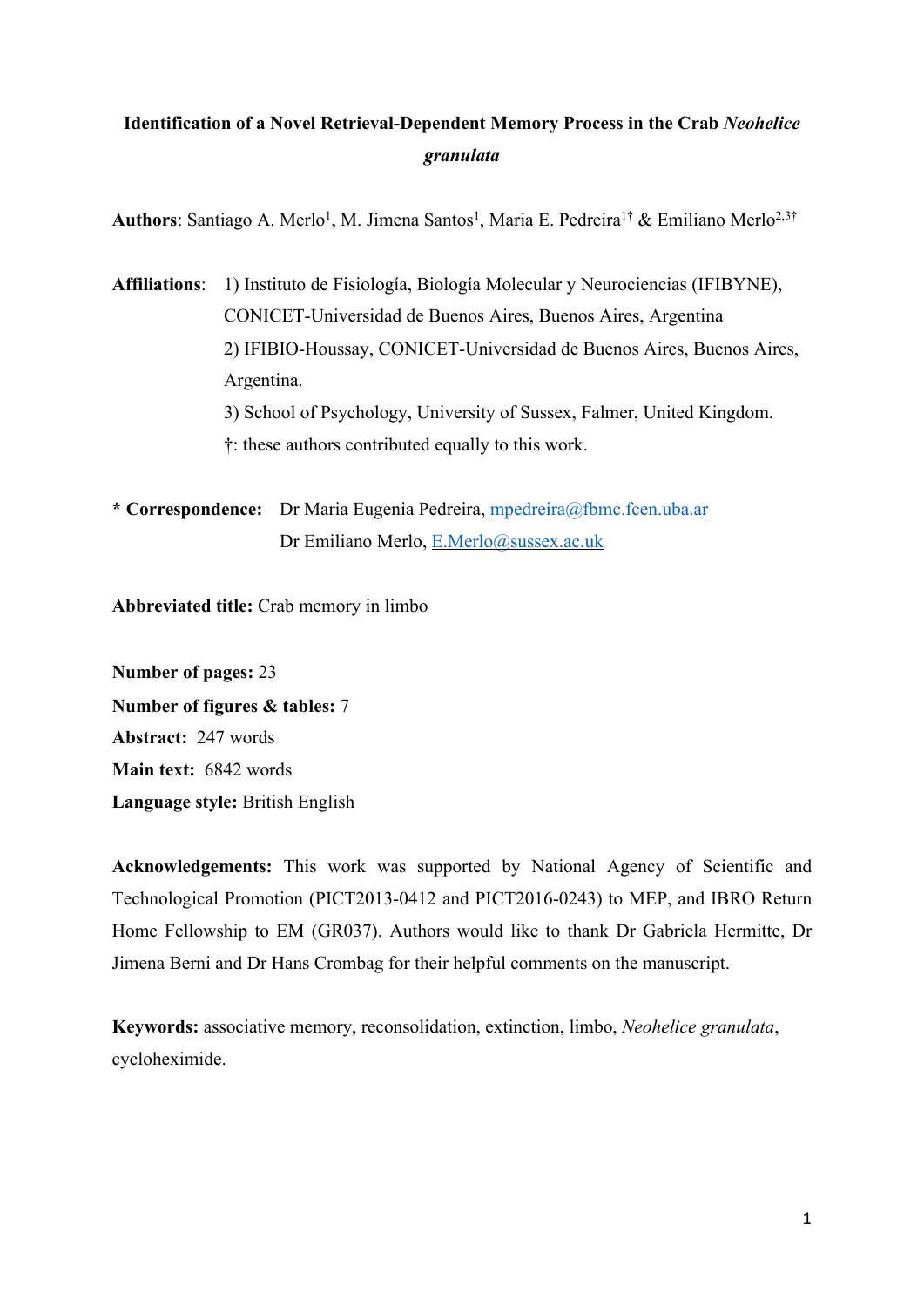# **Author statement (CRediT Roles):**

**Santiago A. Merlo**: Conceptualization, Data curation, Formal Analysis, Investigation, Software, Validation, Visualization, Writing – original draft, Writing – review & editing. **M. Jimena Santos**: Investigation, Writing – review & editing.

**Maria Eugenia Pedreira**: Conceptualization, Funding acquisition, Project administration,

Resources, Supervision, Validation, Writing – original draft, Writing – review & editing.

**Emiliano Merlo**: Conceptualization, Funding acquisition, Project administration, Resources,

Supervision, Validation, Writing – original draft, Writing – review  $\&$  editing.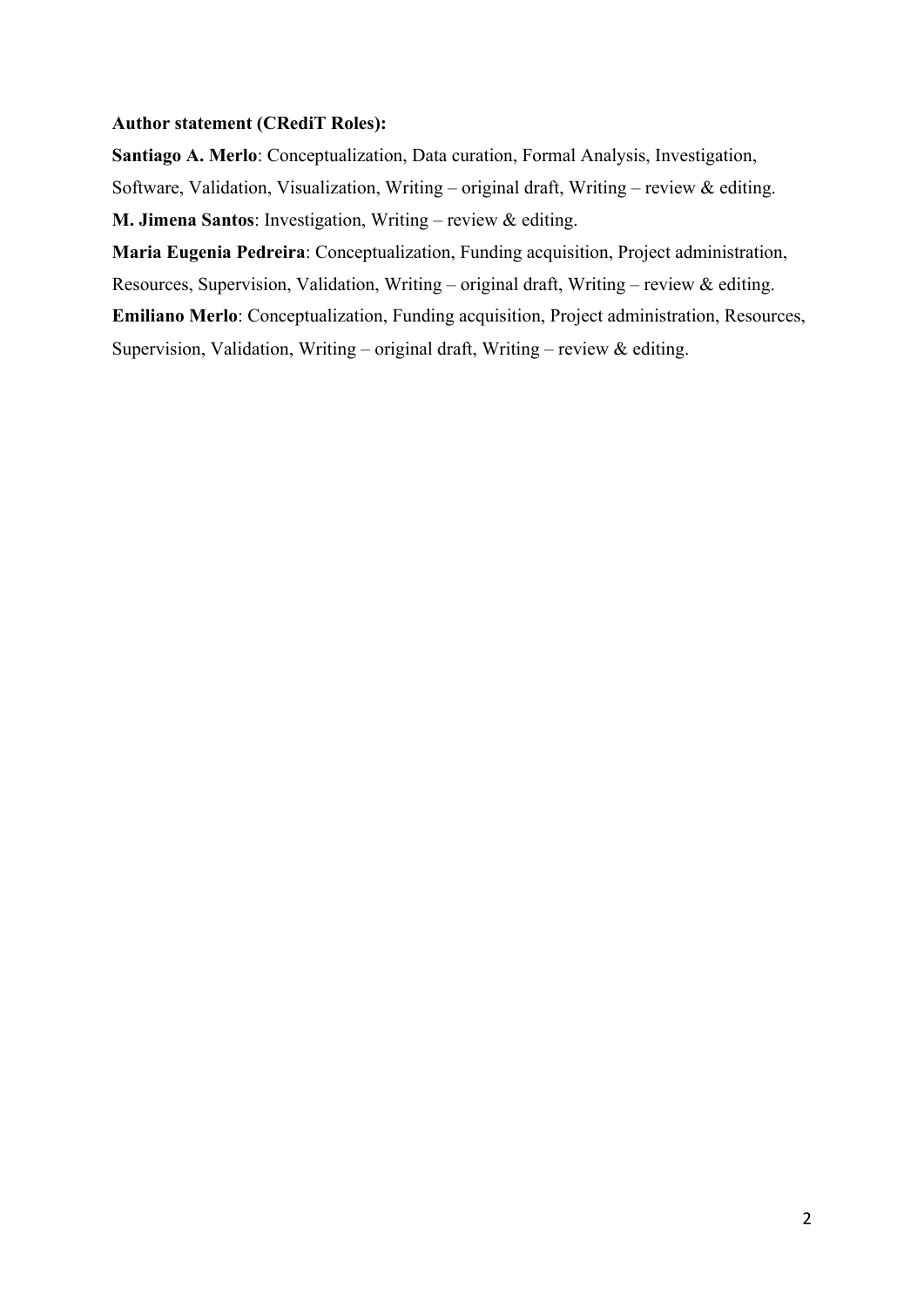## **Abstract**

Fully consolidated associative memories may be altered by alternative retrieval dependent memory processes. While a brief exposure to the conditioned stimulus (CS) can trigger reconsolidation of the original memory, a prolonged CS exposure will trigger memory extinction. The conditioned response is maintained after reconsolidation, but is inhibited after extinction, presumably by the formation of a new inhibitory memory trace. In rats and humans, it has been shown that CS exposure of intermediate duration leave the memory in an insensitive or limbo state. Limbo is characterised by the absence of reconsolidation or extinction. Here we investigated the evolutionary conserved nature of limbo using a contextual Pavlovian conditioning (CPC) memory paradigm in the crab *Neohelice granulata*. In animals with fully consolidated CPC memory, systemic administration of the protein synthesis inhibitor cycloheximide after 1 CS presentation disrupted the memory, presumably by interfering with memory reconsolidation. The same intervention given after 320 CSs prevented CPC memory extinction. Cycloheximide had no behavioural effect when administered after 80 CS presentations, a protocol that failed to extinguish CPC memory. Also, we observed that a stronger CPC memory engaged reconsolidation after 80 CS instead of limbo, indicating that memory strength affects the parametrical conditions to engage either reconsolidation or limbo. Altogether, these results indicate that limbo is an evolutionary conserved memory process segregating reconsolidation from extinction in the number of CSs space. Limbo appears as an intrinsic component of retrieval dependent memory processing, with a key function in the transition from memory maintenance to inhibition.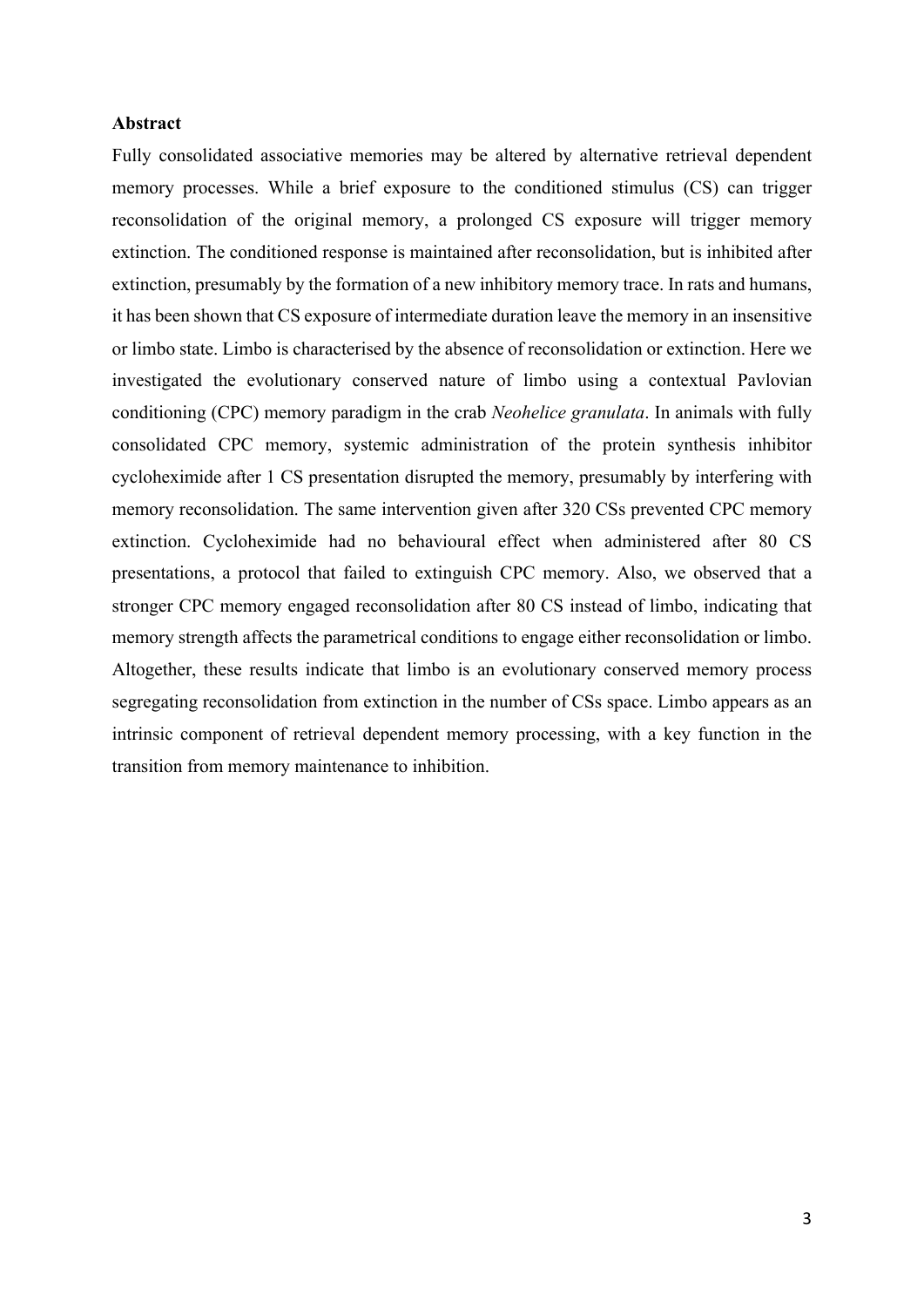#### **Introduction**

Paired presentations of an environmental stimulus that initially has no intrinsic biological significance (conditioned stimulus, CS), with a biologically relevant outcome (unconditioned stimulus, US), lead to the formation of an associative CS-US memory. It is widely hypothesised that recently formed associative memories exist in a fragile state and are susceptible to behavioural or pharmacological disruption. However, these memories become resistant to disruption through an hypothetical process called consolidation (Dudai et al., 2015). For decades it was believed that fully consolidated memories remained unchangeable, but recent evidence indicates that memories are dynamic entities and their content or strength could be affected in a retrieval dependent manner (Reichelt and Lee, 2013).

It has been proposed that in animals with a fully consolidated CS-US memory, presentation of the CS alone can trigger alternative memory processes, depending on the presentation parameters. On the one hand, a brief CS alone exposure will typically destabilise the memory, making it sensitive to amnestic agents, and trigger a restabilisation process that returns the memory to a stable state. This hypothetical process called memory reconsolidation maintains the conditioned response towards the CS and constitutes an opportunity for updating the original CS-US memory, enabling changes in strength and content (Frenkel et al., 2005; Forcato et al., 2010; Lee, 2010; Forcato et al., 2011; Fukushima et al., 2014). On the other hand, a more prolonged CS exposure will more likely trigger memory extinction, characterised by reduction of the conditioned response. Importantly, extinction does not erase the original memory, but relies on the hypothetical formation of a new associative trace between the CS and the absence of the US (CS-noUS) and concomitant decrease in CS-US memory expression (Bouton, 2004; Delamater and Westbrook, 2014; Pagani and Merlo, 2019). Hence, depending on the duration or number of CS alone events, in animals with fully consolidated CS-US memory retrieval could trigger alternative and behaviourally opposite processes (Pedreira and Maldonado, 2003; Lee et al., 2006). Increasing exposure to the CS alone shifts the neural system from maintenance to inhibition of the original memory engaging reconsolidation or extinction, respectively. Recently it was reported that these memory mechanisms are mutually exclusive, and that intermediate CS exposure sessions fail to engage either process. In auditory fear conditioned rats intermediate CS exposures engage a novel retrieval-dependent process which we have called 'limbo', characterised by insensitivity of the CS-US memory to amnestic treatments and a lack of extinction-specific molecular correlates (Merlo et al., 2014; Merlo et al., 2018). Limbo has also been documented for Pavlovian-conditioned contextual fear, and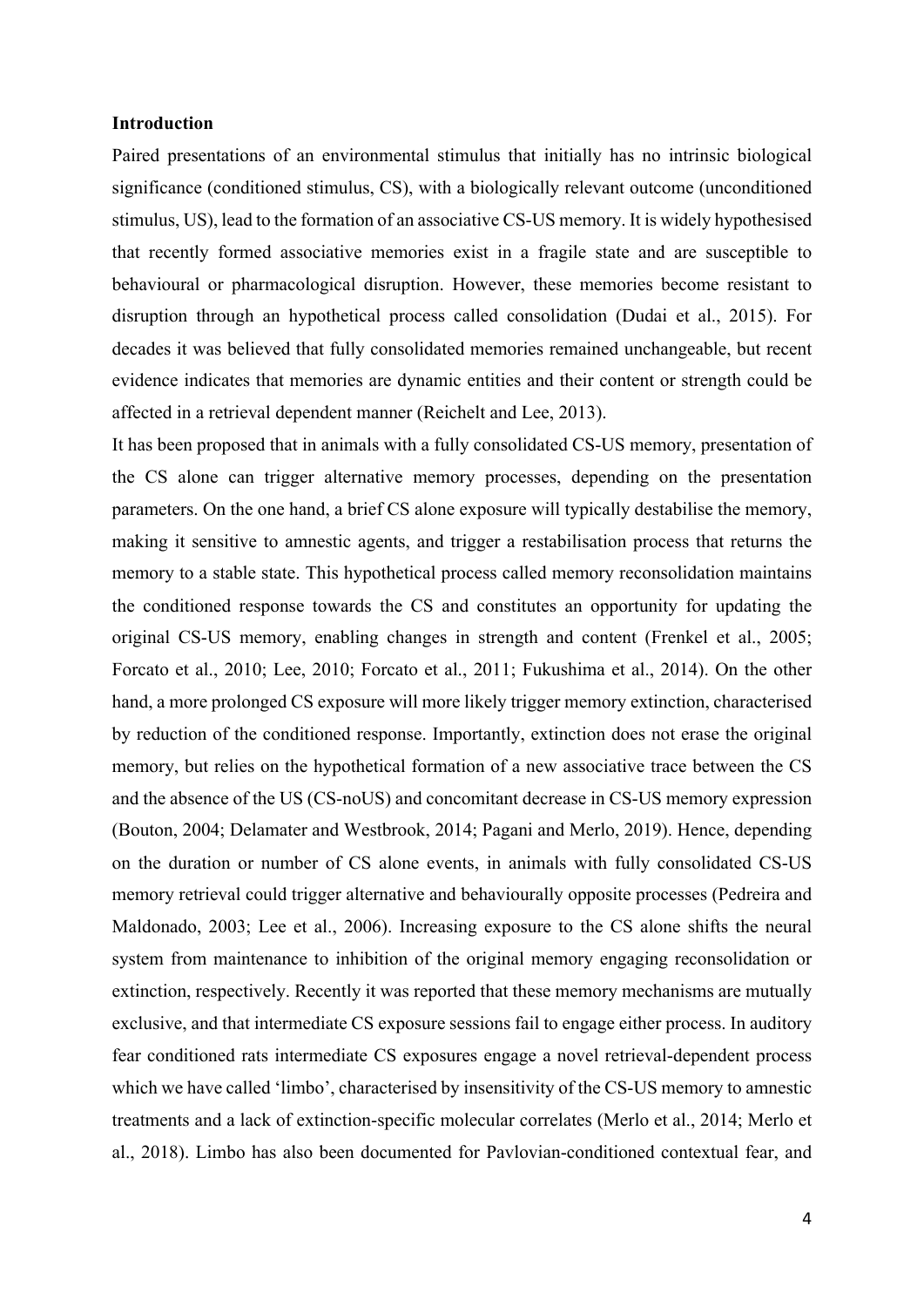appetitive memories in rats (Flavell and Lee, 2013; Cassini et al., 2017; Franzen et al., 2019), as well as conditioned fear in humans (Sevenster et al., 2014).

There is little mechanistic information about limbo. Canonical plasticity-related mechanisms of reconsolidation and extinction, such as requirement of NMDA-type glutamate or GABA receptor activity, or activation of the kinase ERK1/2 in the basolateral amygdala, are not necessary (Merlo et al., 2014; Merlo et al., 2018; Franzen et al., 2019). Thus far, *de novo* protein synthesis involvement during limbo has not been investigated.

Associative memory experiments in the crab *Neohelice granulata* have made important contributions towards better understanding the effects of retrieval on memory persistence. Besides documenting that reconsolidation and extinction are evolutionary conserved features, research in crabs indicates that triggering reconsolidation requires prediction error in the form of a mismatch between training and retrieval conditions or changes in the reinforcement ratio (Pedreira et al., 2004; López et al., 2016). The crab's associative learning paradigm is based on the animal's innate escape response, which is elicited by the presentation of an inescapable visual danger stimulus (VDS; an opaque rectangle moving horizontally above the animal). Repeated VDS presentations induce a change in behavioural response from escape to freezing (Pereyra et al., 2000) and formation of an associative memory between the VDS (US) and a cue light (CS) presented above the animal (Fustiñana et al., 2013). Escape response to the VDS from trained animals at test, typically conducted at 24 hours or more, will be significantly lower than untrained controls, indicating the formation of an associative CS-US long-term memory. This behavioural paradigm produces a non-typical Pavlovian conditioning since changes in the conditioned response are mainly displayed in response to the US (Tano et al., 2013). Animals with a fully consolidated so-called contextual Pavlovian conditioning (CPC) memory undergo reconsolidation when exposed to a brief CS alone trial, and extinction when exposed to a prolonged CS (Fustiñana et al., 2013). Both memory reconsolidation and extinction in the crab require protein synthesis, among other conserved neural mechanisms (Pedreira and Maldonado, 2003).

Here we investigated if the transition from memory reconsolidation to extinction followed a three-phase model with an insensitive or limbo phase for intermediate CS exposure durations. To do so we analysed the effect of protein synthesis inhibition on the persistence or inhibition of the conditioned response after intermediate retrieval sessions. Specifically, we tested the hypothesis that intermediate number of CS alone presentations will trigger an insensitive or limbo phase of the CPC memory, characterised by absence of CS-US memory lability and extinction. We predicted that in crabs with consolidated CPC memory, systemic administration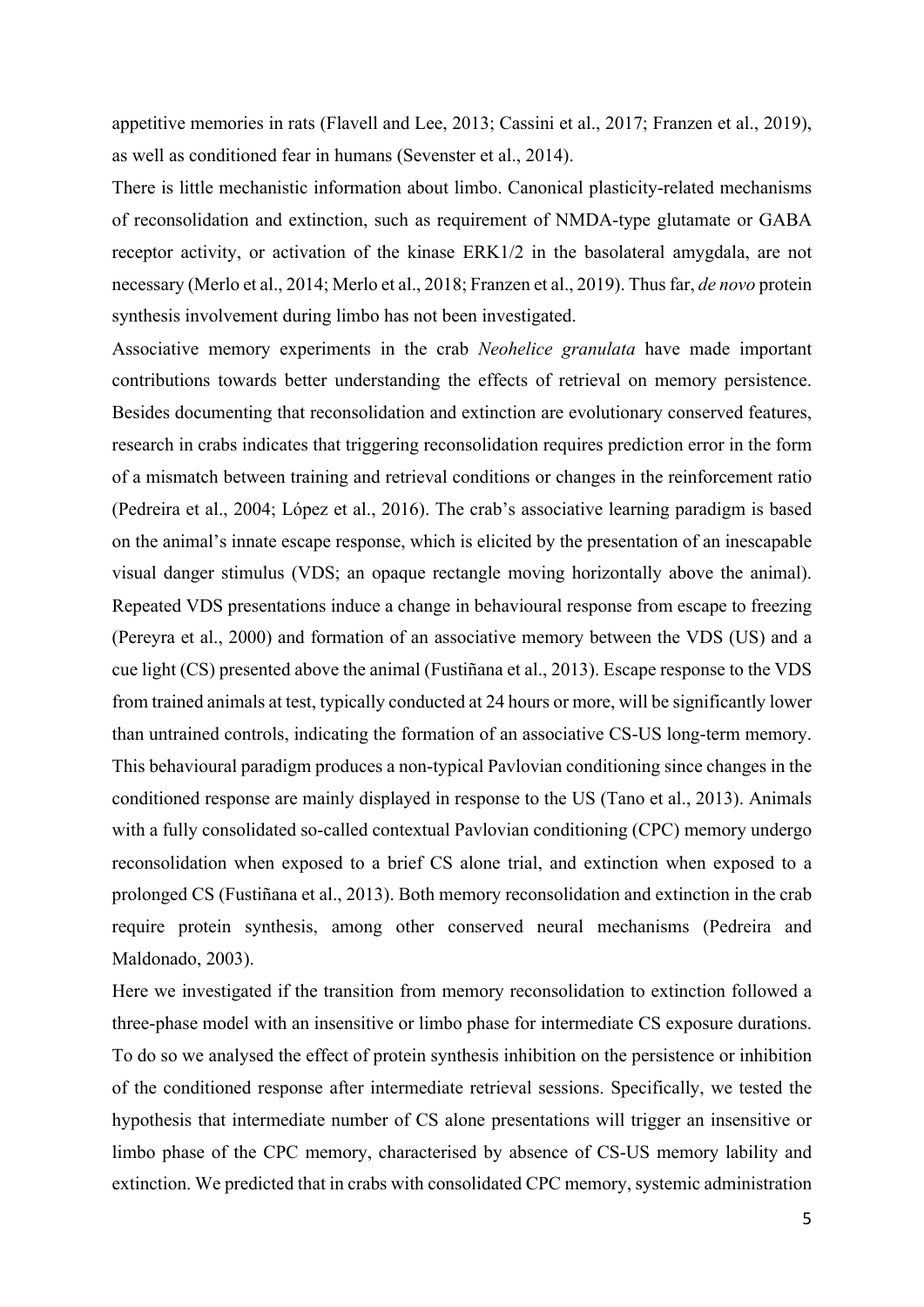of the protein synthesis inhibitor cycloheximide will: 1) disrupt the original CPC memory after exposure to a small number of CSs; 2) disrupt CPC extinction after a prolonged CS exposure session; and 3) have no behavioural effect after an intermediate CS exposure session. If so, our results will indicate that, not only is limbo an evolutionary conserved feature of retrievaldependent memory processing but also, that it is protein synthesis independent. Additionally, we analysed whether a stronger CPC memory would require a higher number of CS presentations to enter limbo, in comparison with a less-strong 'standard' memory. In this regard, we predicted that animals trained with 30 CS-US trials would require a larger number of CS presentations to engage limbo compared to animals trained with 15 trials.

#### **Experimental Procedures**

#### **Animals**

Adult male *Neohelice granulata* (formerly known as *Chasmagnathus granulatus*, Crustacea, Grapsidae) intertidal crabs, measuring 2.6-2.9 cm across the carapace and weighting  $\sim$ 17 g, were collected from water <1 m deep in the estuarine coasts of San Clemente del Tuyú, Buenos Aires province, Argentina. Once transported to the laboratory, they were housed in plastic tanks (30 x 45 x 20 cm) filled to 0.5 cm depth with diluted (12‰, pH 7.4-7.6) marine water (Red Sea's Coral Pro Salt) to a density of 20 crabs per tank. The holding room was maintained on a 12-h light-dark cycle (light on at 07:00). Temperature on both holding and experimental rooms was maintained at 22-24 °C. Experiments were carried out between the 3rd and the 10th day after the arrival of the animals. Each crab was used in only one experiment. Experimental procedures are in compliance with the National Institutes of Health Guide for Care and Use of Laboratory Animals (USA) and the Argentinean guidelines on the ethical use of animals in laboratory experiments. All efforts were made to minimize animal suffering and to reduce the number of animals used.

#### **Experimental device**

The experimental device has been described in detail elsewhere (Fustiñana et al., 2013). Briefly, the experimental unit was a bowl-shaped opaque container surrounded by a steep concave wall 12 cm high (23 cm top diameter and 9 cm floor diameter). The container was filled with marine water to a depth of 0.5 cm. The crab was placed in the container and could freely move inside but was not able to escape from it. The container could be illuminated from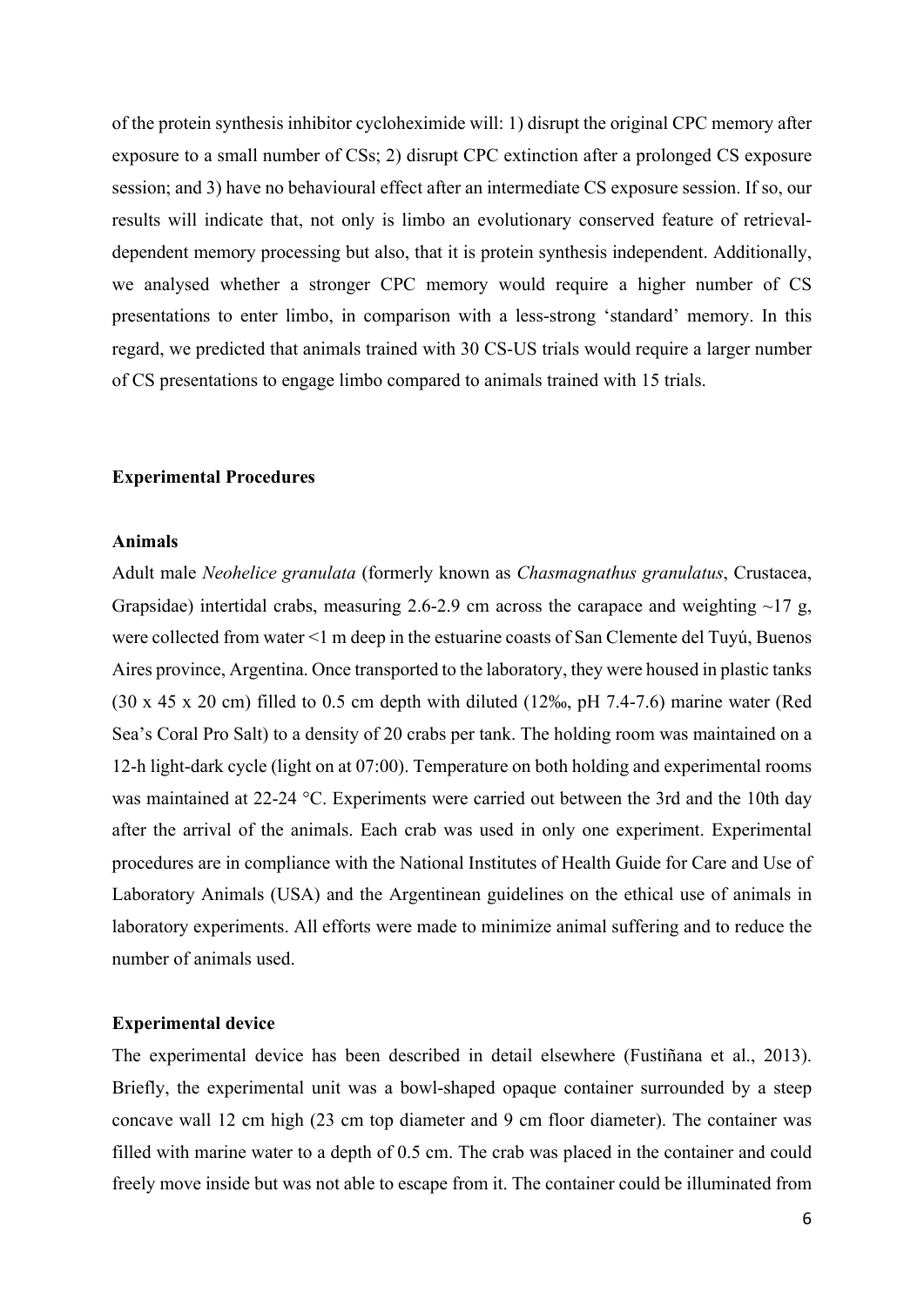above or below by using an array of 3 LED bulbs (3mm, 1w each) and 10-W daylight lamp, respectively. A motor-operated screen (US, an opaque rectangular strip of 25.0 x 7.5 cm) was moved horizontally over the animal from left to right, and vice versa. The screen's movements were cyclical. The screen displacements provoked the crab escape response. Each trial consisted of two successive cycles of screen movement. The experimental room had 20 experimental units separated by white walls, so that 20 crabs could be trained or tested independently and simultaneously. In each experiment, crabs and containers were assigned in a counterbalanced manner such that subjects belonging to each experimental group were included in every session. The experimental scheme was repeated until reaching the final number of animals for the experiment. Escape responses were video recorded at 10 Hz. Two days before the beginning of each experiment, animals were marked with a little round piece (0.5 cm diameter) of white ethylene-vinyl acetate glued to the centre of the carapace. Customdesigned software was used to determine the x y position of the white spots across time. These data was used to calculate the escape response (measured in centimetres) of each animal during US presentations at training and testing sessions. A computer was used to programme trial sequences, illumination and duration, inter-trial intervals, and to monitor the experimental events.

#### **Behavioural procedure**

All experimental groups started with 40 crabs. Between sessions, animals were housed individually in opaque plastic cylinders filled to depth of 0.5 cm with artificial sea water, inside dimly lit drawers and isolated from external stimulation. All behavioural sessions were preceded by 10 min of habituation to the experimental device with illumination from below. *Training session (Day 1)*. A 'standard' contextual Pavlovian conditioning (CPC) training procedure consisted of 15 trials, whereas a 'strong' training procedure consisted of 30 trials. Each trial comprised a discrete 27 s CS light (above illumination), and the US presented during the last 9 s. During the intertrial interval (ITI; 153 s), the experimental unit was illuminated from below, which provoked a virtual change in the environmental features. Before training procedure, all animals received one US presentation to evaluate individual reactivity (pretraining data, Figure 1). Untrained animals were kept in the experimental unit during the entire training procedure and were presented with the same pattern of light shift than trained animals,

but without USs.

*CS exposure session and drug administration (Day 2).* Twenty-four hours after training, crabs were placed in their respective training context. A specific amount of CS alone events (1, 40,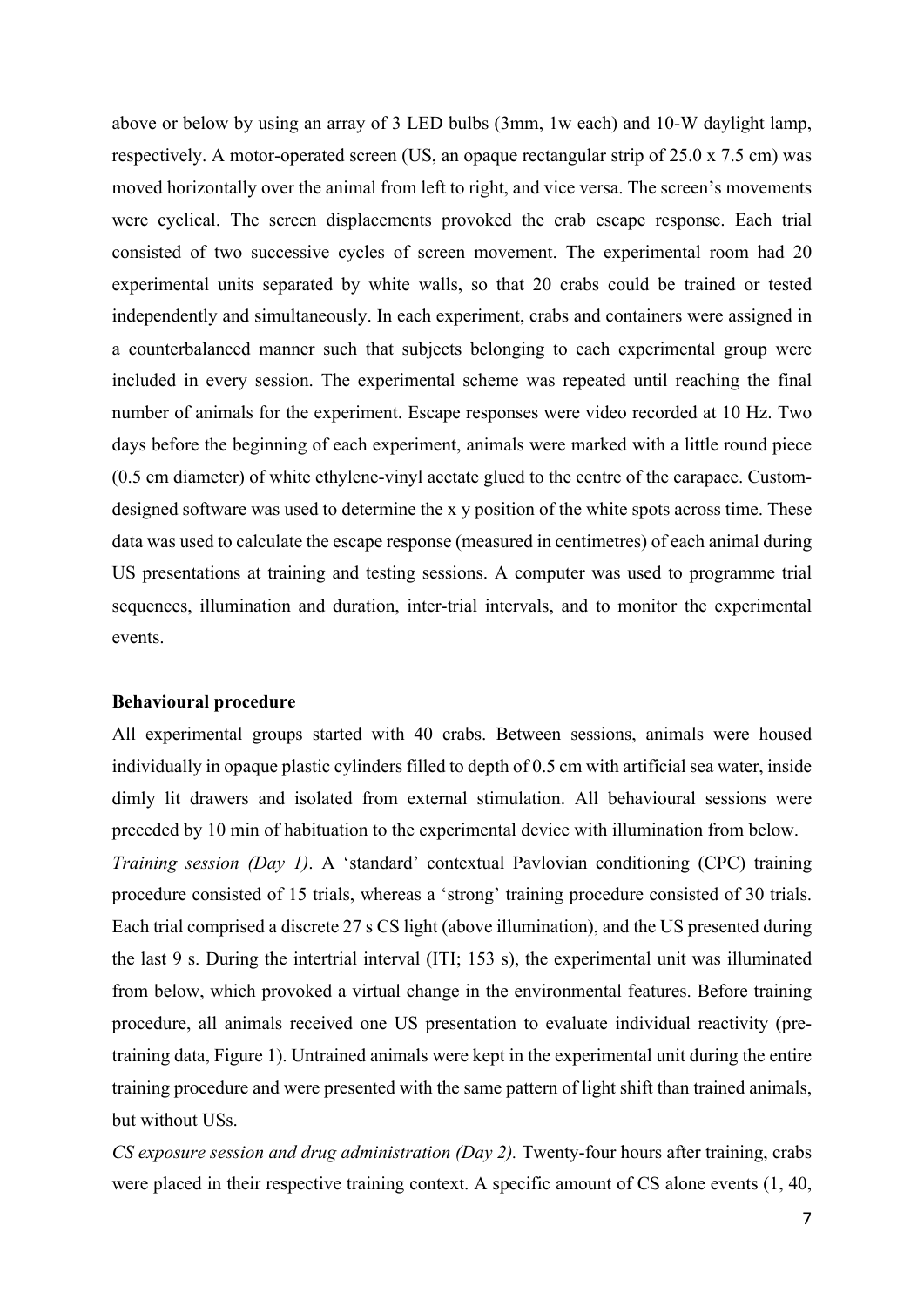80, 160 or 320 presentations, depending on the experiment) were presented to each animal. Each CS presentation consisted of 27 s of above illumination (CS, ITI = 27 s). Immediately after, crabs were returned to their individual housing container. One hour later they were injected with either drug or vehicle solution.

*Test session (Day 3).* Twenty-four hours after CS exposure, crabs returned to their training context and received a CS-US trial during which the escape response was measured.

## **Drugs and injection procedure**

The protein synthesis inhibitor cycloheximide (CHX, Sigma-Aldrich C7698) (Pedreira et al., 1995) was diluted in crustacean saline solution (450 mM NaCl, 15 mM CaCl2, 21 mM MgCl2, 10 mM KCl) (Hoeger and Florey, 1989) and administered systemically at a final dose of 2.35 µg/g. Fifty microlitres of vehicle (VHC) or drug solution were injected through the right side of the dorsal cephalothoraxic-abdominal membrane by means of a syringe needle fitted with a sleeve to control the depth of penetration to 4 mm, thus ensuring that the injected solution was released in the pericardial sac. Given that crabs lack an endothelial blood-brain barrier (Abbott, 1970), and that blood is distributed by a capillary system in the central nervous system (Sandeman, 1967), systemic injected drugs readily reach the brain.

#### **Statistical Analysis**

Memory retention was defined as a statistically significant lower escape response level on the testing session by the trained (TR) group, relative to its respective untrained (CT) group (i.e. both groups were injected with the same solution or exposed to the same number of CSs during Day 2). This kind of comparison is favoured over training-testing comparisons since it clearly distinguishes between learning and performance (Rescorla, 1988). A lack of difference between a CT-TR pair was taken to indicate no CPC memory retention. Depending on experimental conditions, this could be due to CPC memory disruption or extinction. A comparison between CT groups injected with either CHX or VHC was necessary to control for CHX side effects that may have affected response level at testing in a manner unrelated to the behavioural experience. In general, statistical analysis of test data included three *a priori* planned comparisons: CT-VHC vs. TR-VHC; CT-VHC vs. CT-CHX; and CT-CHX vs. TR-CHX. These comparisons were based on extensive prior experience indicating that spaced training with 15 or more trials results in memory retention, and on the prediction that the specific pharmacological manipulation should be free of non-mnemonic behavioural effects. If these two predictions were fulfilled the experiment will be valid to analyse the effect of the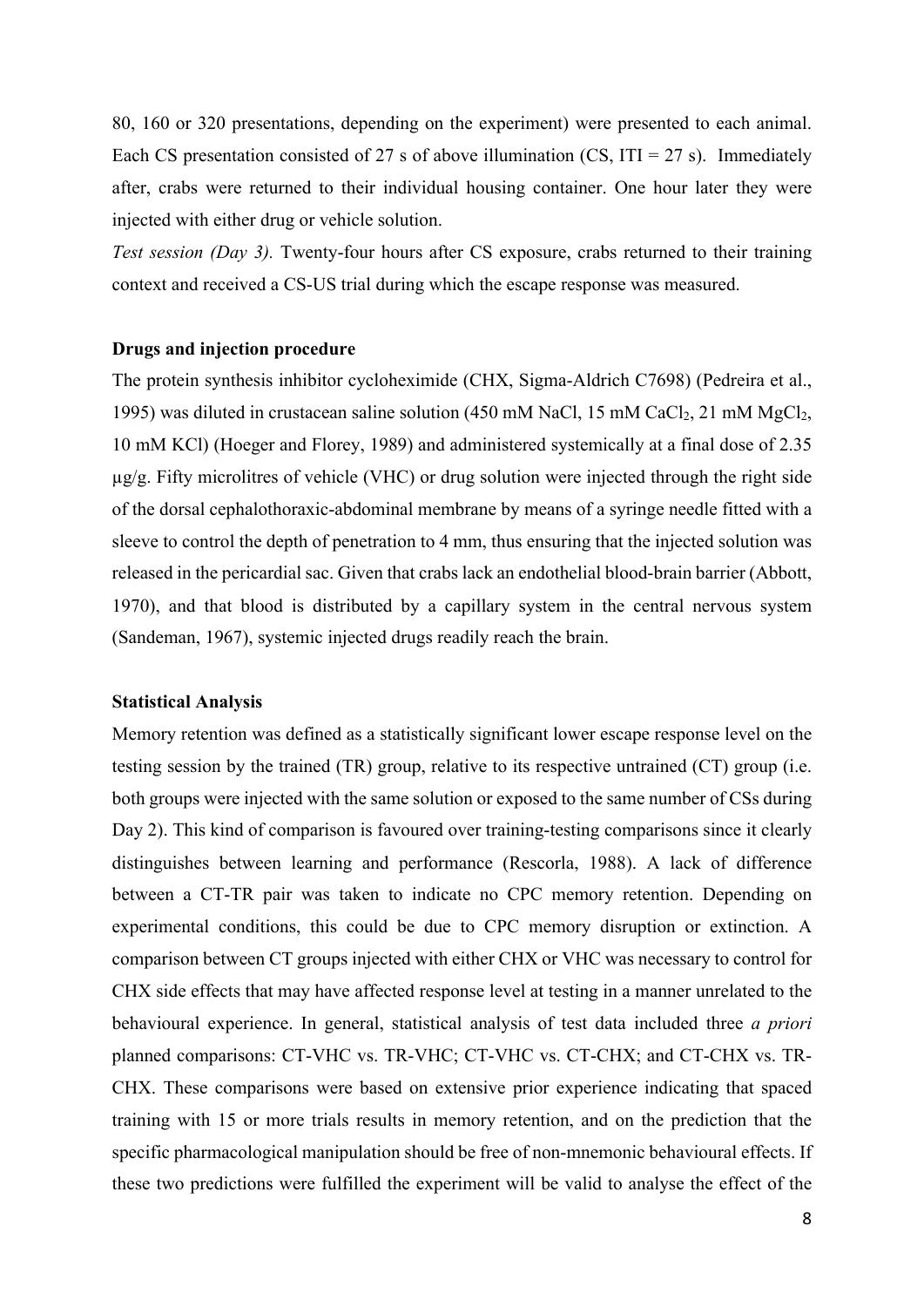drug on memory. Escape responses are represented as median escape response level (centimetres, cm.), with the box depicting the 25th and 75th quartiles (interquartile range, IQR), the whiskers showing the 5th and 95th percentiles, and dots representing data points that fell outside those percentiles. Shapiro-Wilk's and Levene's tests were used to evaluate data normal distribution and homogeneity of variance, respectively. Since some behavioural data violated these assumptions even after attempting several transformation procedures, data were analysed using non-parametric Kruskal-Wallis test with  $\alpha$  (per comparison error rate) = 0.05 (fixed effects design), and Dunn's multiple comparisons test using Prism (v8.0.2, Graphpad). P-values were corrected for multiple comparisons by multiplying the uncorrected p-value by the number of comparisons. If this product was less than 1.0, it was reported as the multiplicity adjusted pvalue. If the product was greater than 1.0 the multiplicity adjusted p-value was reported as  $>$ 0.99. Effect sizes were calculated using eta square ( $\eta_H^2$  for Kruskal-Wallis test and  $\eta^2$  for Dunn's test) as proposed by Tomczak and Tomczak (2014).

Even though all groups started with 40 individuals, in some cases final group sizes were reduced by deleterious drug effects (lost appendices or death) or selection criteria. Animals with escape responses 2 or more median absolute deviations (MAD) away from the group median response were considered outliers and eliminated from the analysis (Leys et al., 2013). As a complement to the frequentist statistical analysis, we also analysed the data using Bayesian statistics. For each experiment we used Bayesian ANOVA followed by the same comparisons made in frequentist analysis using one-tailed Bayesian Independent Samples T-Tests (JASP, v0.10; JASP Team, 2019) with a Cauchy  $[0, r = 1/\sqrt{2}]$  prior distribution. BFs were interpreted using the categories proposed by Jeffreys (Wetzels et al., 2011; Jeffreys, 1961). BF<sub>10</sub> represents the probability of the data to be explained by the alternative hypothesis (H<sub>1</sub>: at test, escape response in TR group is lower than CT) relative to the null hypothesis (H<sub>0</sub>: at test, escape response in TR group is similar to CT). For clarity,  $BF_{10} < 1$  indicates that the null hypothesis was  $1/BF_{10}$  more likely to explain the data, than the alternative hypothesis.

CHX effectiveness index was calculated as the absolute difference between effect size in VHC groups and effect size in CHX groups during test, relative to maximum index. Hartigan's dip test for unimodality (Hartigan and Hartigan, 1985) was performed using 'diptest' function (Martin Maeckler, v. 0.75-7) in R (R Core Team, 2013; R version 3.4.4).

## **Data availability**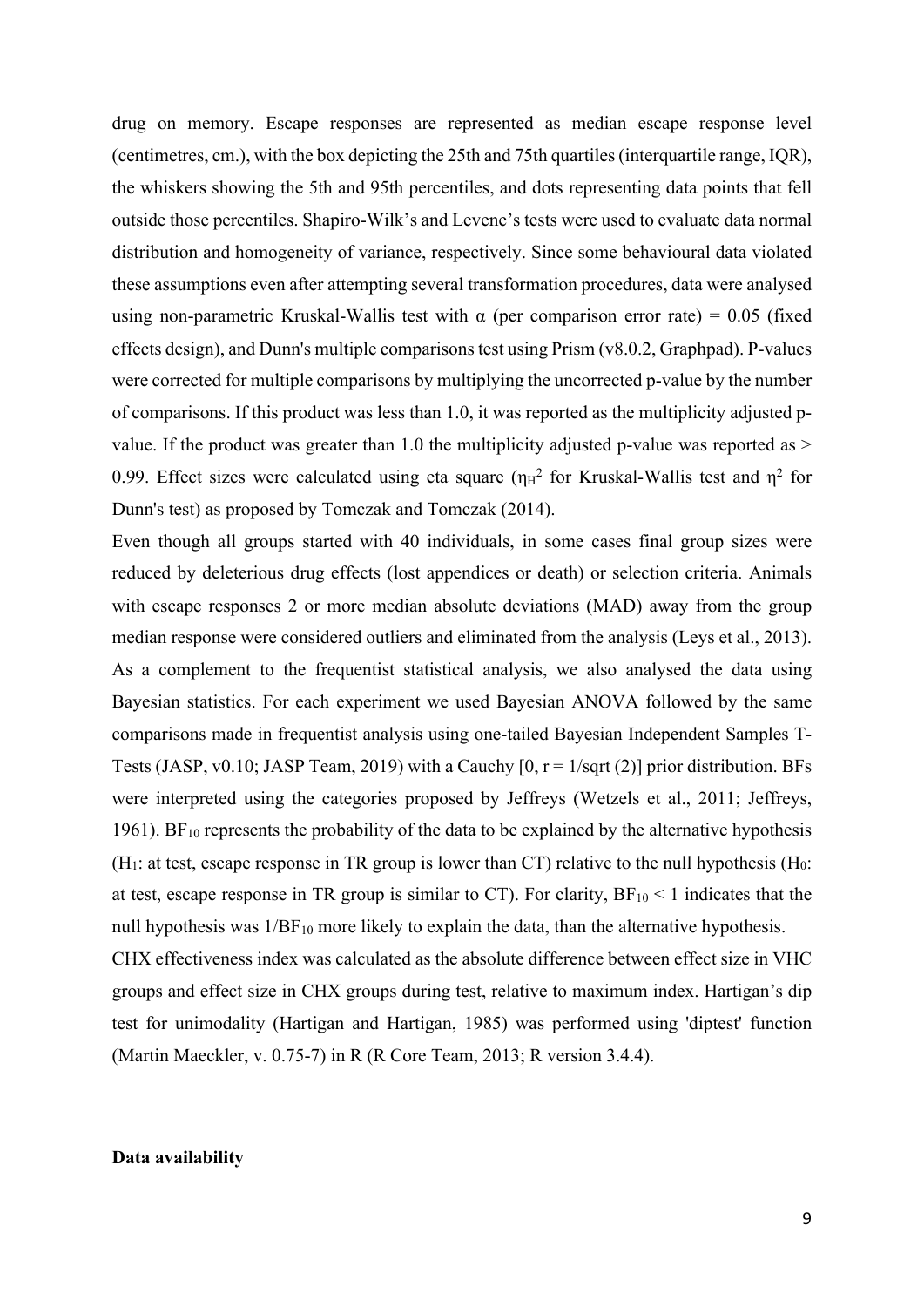Raw video files that support these results are available from the corresponding authors upon reasonable request. The extracted (x, y) positions across time used to estimate locomotor activity per animal during the reported behavioural sessions are available from https://figshare.com/s/ee233632e76490dfa546 (DOI: 10.25377/sussex.12280019).

# **Results**

# **A protein synthesis independent memory process segregates reconsolidation and extinction of CPC memory**

Crabs with fully consolidated CPC memory will undergo reconsolidation or extinction when exposed to a brief (27 s) or prolonged (2h) CS alone event, respectively (Fustiñana et al., 2013). In order to test our main hypothesis, stating that an intermediate CS exposure session will trigger limbo in crabs with fully consolidated CPC memory, we conducted three independent experiments. Considering that both memory reconsolidation and extinction are proteins synthesis dependent mechanisms, we used post-retrieval systemic injections of cycloheximide as a tool to reveal the dominant memory process after different CS exposure sessions.

We first evaluated the effect of cycloheximide after a single CS alone presentation. Animals were either trained with 15 CS-US trials (TR group) or remained in the training context for a similar duration (CT group), during Day 1. Twenty-four hours later, all animals were exposed to one CS alone event. One hour later, both CT and TR groups were divided and injected with either vehicle (CT-VHC, TR-VHC) or cycloheximide solution (CT-CHX, TR-CHX) before returning to their housing container. On Day 3, CPC memory was evaluated by presenting all animals with a single CS-US trial (Figure 2A,  $n_{\text{CS}} = 1$ ). Kruskal-Wallis test of the escape response during test showed a main effect of group (H  $_{3.105}$  = 8.99,  $p = 0.03$ ,  $\eta_H^2 = 0.06$ ). As expected, the vehicle injected CT-TR pair showed memory retention, with the TR group expressing a lower escape response compared to CT (CT-VHC vs TR-VHC:  $z = 2.53$ ,  $p = 0.03$ ,  $\eta^2 = 0.12$ ). Escape response in CT groups were similar (CT-VHC vs CT-CHX:  $z = -0.03$ ,  $p >$ 0.99,  $\eta^2$  < 0.001), indicating there were no non-specific effects of CHX at test. Cycloheximide injected CT-TR groups showed similar escape response at test (CT-CHX vs TR-CHX:  $z = 0.32$ ,  $p > 0.99$ ,  $\eta^2 = 0.002$ ), indicating the lack of CPC memory retention in TR-CHX animals (Figure 3A). Bayes analysis on the vehicle injected CT-TR pair indicated that the alternative hypothesis (i.e. escape response in TR animals is different to CT animals) was 4.25 times more likely than the null hypothesis (CT-VHC vs TR-VHC:  $BF_{10} = 4.25$ ). For the cycloheximide injected CT-TR pair the null hypothesis (i.e. escape response in TR animals was similar to CT animals) was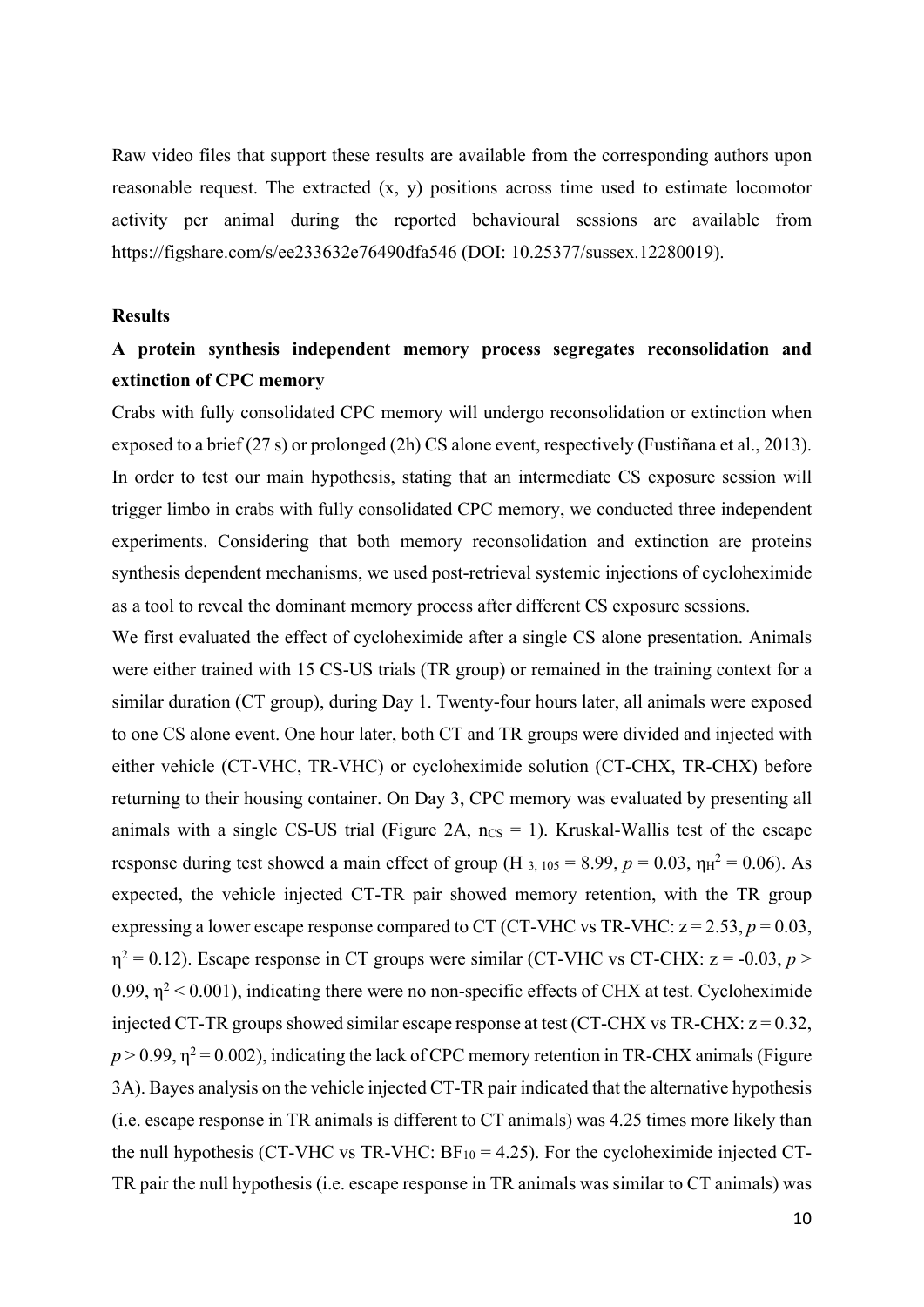3.16 times more likely than the alternative hypothesis (CT-CHX vs TR-CHX:  $BF_{10} = 0.32$ ). A similar outcome was found for comparison of both CT groups (CT-VHC vs CT-CHX:  $BF_{10} =$ 0.29). Hence, both frequentist and Bayesian analysis support the conclusion that crabs with fully consolidated CPC memory presented with 1 CS alone engage memory labilisationreconsolidation.

Next we analysed the effect of post-retrieval cycloheximide after exposure to an intermediate number of CS presentations. The experimental design was similar to the previous experiment, but on Day 2 animals were exposed to 80 CS presentations, in the absence of USs (Figure 2 A,  $ncs = 80$ ). Analysis of the escape response during test showed a main effect of group (Kruskal-Wallis test: H<sub>3, 139</sub> = 13.16,  $p = 0.004$ ,  $\eta_H^2 = 0.08$ ). Both vehicle and cycloheximide injected CT-TR groups showed memory retention (CT-VHC vs TR-VHC:  $z = 2.65$ ,  $p = 0.02$ ,  $\eta^2 = 0.09$ ; CT-CHX vs TR-CHX:  $z = 2.48$ ,  $p = 0.04$ ,  $\eta^2 = 0.09$ ), with no non-specific effect of CHX (CT-VHC vs. CT-CHX:  $z = 0.05$ ,  $p > 0.99$ ,  $\eta^2 < 0.001$ ; Figure 3B). Bayesian analysis indicated that in either vehicle or cycloheximide injected CT-TR pairs the alternative hypothesis was 4.94 and 14.67 more likely than the null hypothesis, respectively (CT-VHC vs TR-VHC:  $BF_{10} = 4.94$ ; CT-CHX vs TR-CHX:  $BF_{10} = 14.67$ ). The null hypothesis was 4.07 times more likely than the alternative hypothesis when comparing both CT groups (CT-VHC vs CT-CHX:  $BF_{10} = 0.25$ ).

It is possible that the lack of behavioural effects of CHX administered after 80 CS presentations is due to partial disruptive effects on subgroups of TR animals undergoing reconsolidation or extinction. If this was the case, escape response of TR-CHX animals should deviate significantly from a unimodal frequency distribution. A Hartigan's dip test for unimodality showed that escape responses of both TR-VHC and TR-CHX groups exposed to 80 CSs followed unimodal distributions (TR-VHC:  $D = 0.061$ ,  $p = 0.35$ ; TR-CHX:  $D = 0.047$ ,  $p =$ 0.86), suggesting that the lack of behavioural effects on the TR-CHX could not be accounted by partial reconsolidation and extinction blockade.

These results indicate that 80 CSs were insufficient to produce extinction, but equally failed to render the CPC memory labile and sensitive to cycloheximide amnestic effect. Thus, CPC memory in crabs exposed to an intermediate number of CSs enters limbo.

In order to confirm that CPC memory extinguishes with larger CS exposure we run an additional experiment. Crabs were trained as before, but on Day 2 they were exposed to 320 CS alone presentations before vehicle or cycloheximide systemic administration (Figure 2A,  $n_{\text{CS}}$  = 320). Kruskal-Wallis test on escape responses during test showed a main effect of group  $(H_{3.153} = 11.28, p = 0.01, \eta_H^2 = 0.06)$ . Planned comparisons showed that there was no memory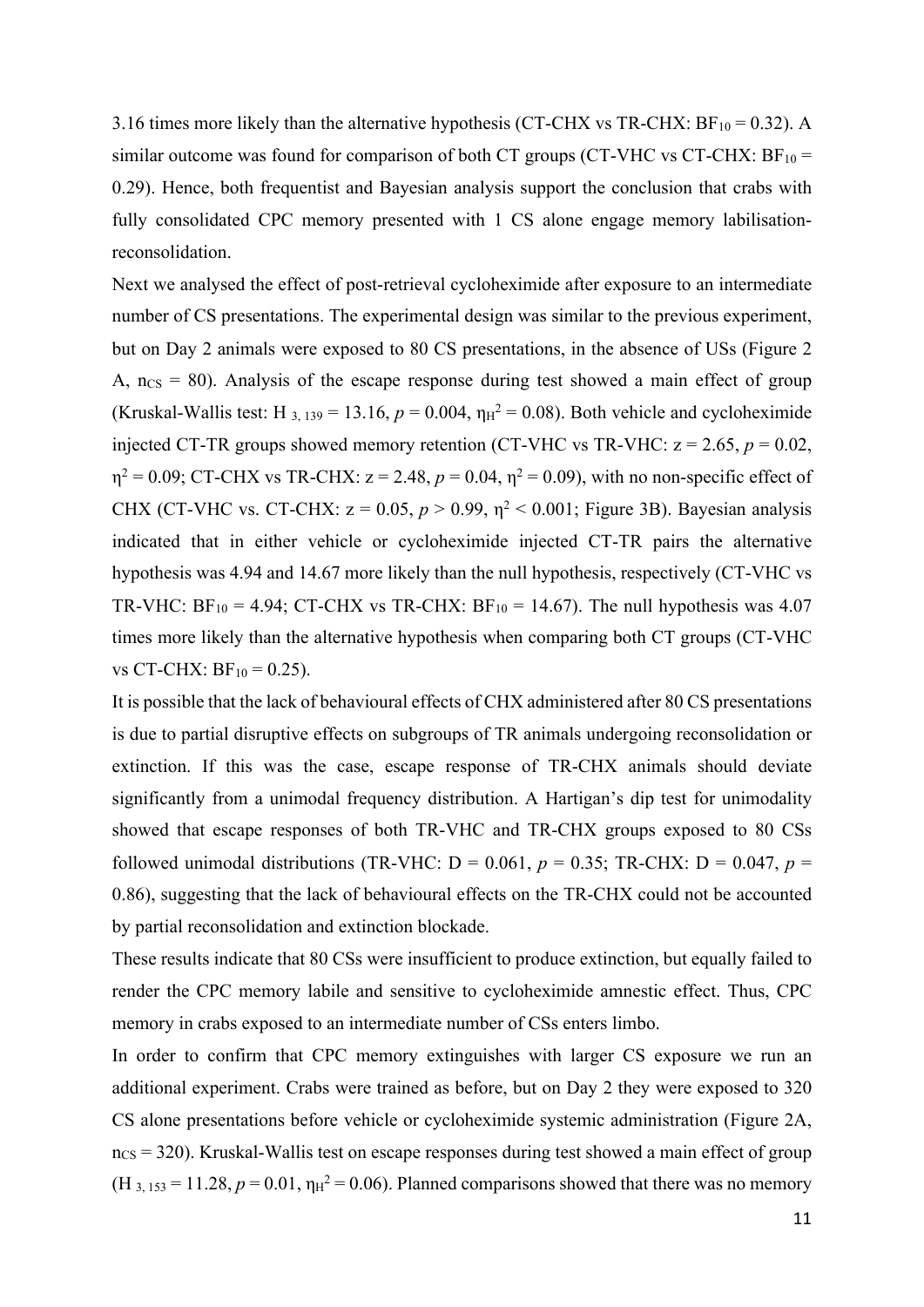retention in the vehicle injected TR group (CT-VHC vs. TR-VHC:  $z = 0.35$ ,  $p > 0.99$ ,  $\eta^2 =$ 0.002) indicating the extinction of the conditioned response by 320 CSs alone presentations. Cycloheximide injected TR group showed a lower escape response at test compared with the CT group (CT-CHX vs. TR-CHX:  $z = 2.44$ ,  $p = 0.04$ ,  $\eta^2 = 0.08$ ), indicating extinction disruption due to protein synthesis inhibition after 320 CS presentations. Control groups showed a similar escape response (CT-VHC vs. CT-CHX:  $z = 0.58$ ,  $p > 0.99$ ,  $\eta^2 = 0.004$ ), discarding non-specific effects of the drug at test (Figure 3C). Bayesian analysis showed that in the vehicle injected pair the null hypothesis was 4.17 more likely than the alternative hypothesis (CT-VHC vs TR-VHC:  $BF_{10} = 0.24$ ), whereas in the cycloheximide injected pair the alternative hypothesis was 9.95 times more likely than the null hypothesis (CT-CHX vs TR-CHX:  $BF_{10} = 9.95$ ). The null hypothesis was 3.75 times more likely than the alternative hypothesis when comparing both CT groups (CT-VHC vs CT-CHX:  $BF_{10} = 0.27$ ).

Next we evaluated whether retrieval was necessary, but not sufficient, for cycloheximide amnestic effect over CPC memory. The experiment included three CT-TR pair of groups. On Day 2 two of the CT-TR pairs were exposed to either 1 or 80 CS presentations, whereas the third pair remained in their home container (non-reactivated pair, NR). One hour after CS exposure all animals received systemic cycloheximide injections (Figure 2B). At test, there was a main effect of group on escape responses (Kruskal-Wallis test: H  $_{5,209}$  = 17.67, *p* = 0.003,  $\eta_H^2$  = 0.06). Planned comparisons showed that cycloheximide had no effect on CPC memory retention in the non-reactivated training group (CT-NR vs TR-NR:  $z = 2.56$ ,  $p = 0.03$ ,  $\eta^2 =$ 0.09). There was no evidence of memory retention in the training group exposed to 1 CS and injected with the drug one hour later (CT-1CS vs TR-1CS:  $z = 0.67$ ,  $p > 0.99$ ,  $\eta^2 = 0.006$ ). As in our previous experiment, trained animals exposed to 80 CSs and injected with the drug showed memory retention (CT-80CS vs TR-80CS:  $z = 2.60$ ,  $p = 0.03$ ,  $\eta^2 = 0.1$ ). Bayesian analysis showed that in the non-reactivated or the 80 CS groups, the alternative hypothesis was 10.8 or 6.99 times more likely than the null hypothesis, respectively (CT-NR vs TR-NR:  $BF_{10}$ )  $= 10.8$ ; CT-80CS vs TR-80CS: BF<sub>10</sub> = 6.99). For crabs exposed to 1 CS and injected with cycloheximide, the escape data at test was 3.25 times more likely to be explained by the null hypothesis (CT-1CS vs TR-1CS:  $BF_{10} = 0.31$ ; Figure 4).

Once more, we observed that cycloheximide disrupted CPC memory after 1 CS presentation in a retrieval dependent manner but has no effect on CPC memory when administered after 80 CS presentations. Even though CPC memory retrieval is a necessary condition for cycloheximide to exert an amnestic effect, it is not sufficient. Retrieval duration critically affects memory sensitivity to protein synthesis inhibition.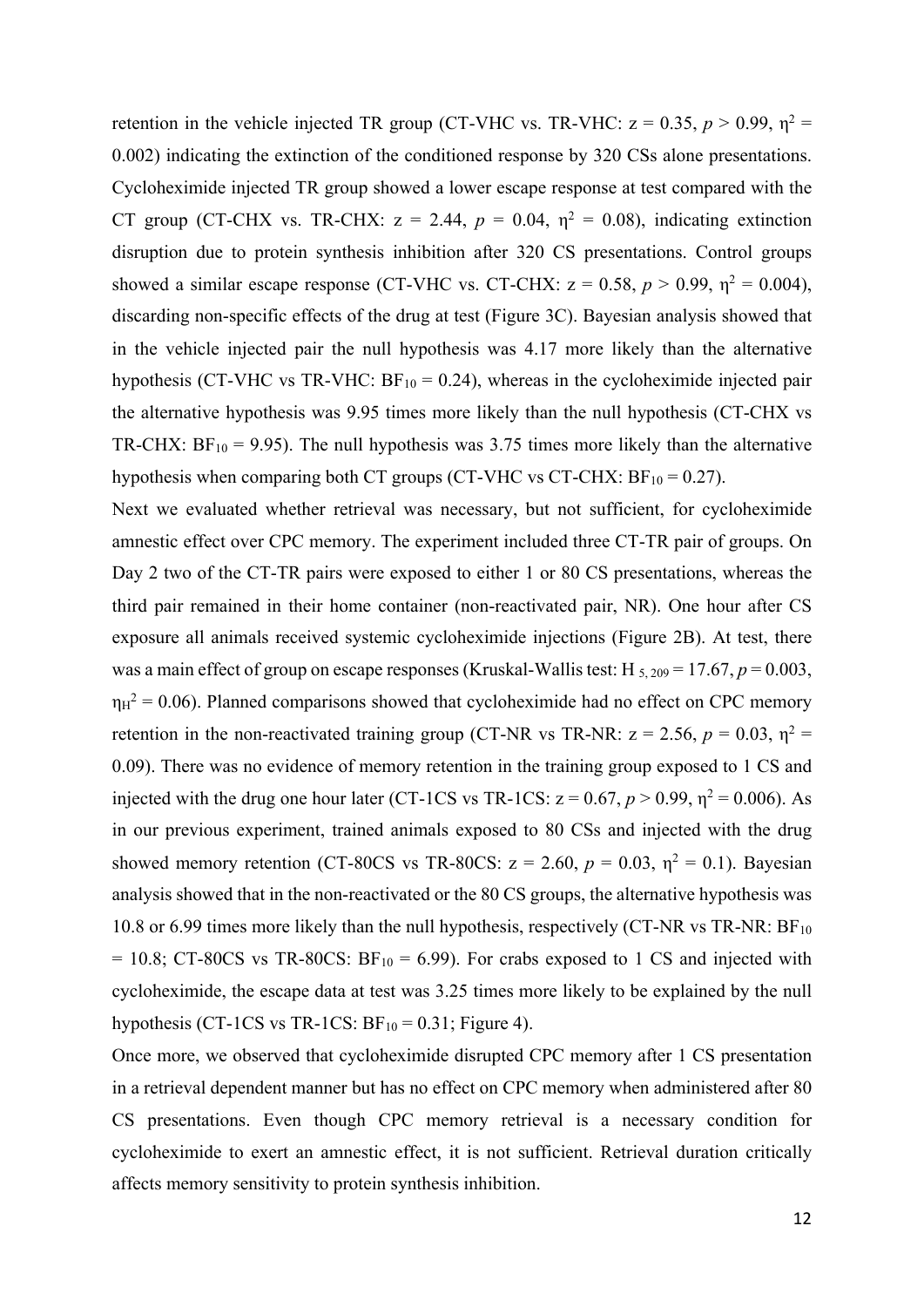In order to gain a better insight on memory lability along increasing duration of CS exposure, we evaluated the effect of cycloheximide on memory performance after 40 or 160 CS alone presentation sessions (Figure 2A). Cycloheximide disrupted CPC memory when administered after 40 CSs, indicating that this number of CSs also triggers memory labilisationreconsolidation (Figure 5A) (Kruskal-Wallis test of escape response during test session: H 3,  $143 = 8.59$ ,  $p = 0.04$ ,  $\eta_H^2 = 0.04$ ; planned contrasts: CT-VHC vs TR-VHC,  $z = 2.43$ ,  $p = 0.046$ ,  $\eta^2 = 0.08$ ; CT-VHC vs CT-CHX,  $z = -0.18$ ,  $p > 0.99$ ,  $\eta^2 < 0.001$ ; CT-CHX vs TR-CHX,  $z =$ 1.27,  $p = 0.61$ ,  $\eta^2 = 0.02$ ; Bayesian analysis: CT-VHC vs TR-VHC, BF<sub>10</sub> = 6.42; CT-VHC vs CT-CHX,  $BF_{10} = 0.26$ ; CT-CHX vs TR-CHX,  $BF_{10} = 0.56$ ). Conversely, there was no effect of cycloheximide administered after 160 CS presentation (Figure 5B) (Kruskal-Wallis test of escape response during test session: H  $_{3,125}$  = 15.09,  $p$  < 0.01,  $\eta_H^2$  = 0.1; planned contrasts: CT-VHC vs TR-VHC,  $z = 2.45$ ,  $p = 0.04$ ,  $\eta^2 = 0.11$ ; CT-VHC vs CT-CHX,  $z = 1.31$ ,  $p = 0.57$ ,  $\eta^2$ = 0.03; CT-CHX vs TR-CHX,  $z = 2.49$ ,  $p = 0.04$ ,  $\eta^2 = 0.09$ ; Bayesian analysis: CT-VHC vs TR-VHC,  $BF_{10} = 5.48$ ; CT-VHC vs CT-CHX,  $BF_{10} = 0.95$ ; CT-CHX vs TR-CHX,  $BF_{10} =$ 6.56). A Hartigan's dip test for unimodality showed that escape responses of both TR-VHC and TR-CHX groups exposed to 160 CSs followed unimodal distributions (TR-VHC:  $D =$ 0.057,  $p = 0.65$ ; TR-CHX:  $D = 0.04$ ,  $p = 0.95$ ), suggesting that the lack of behavioural effects on the TR-CHX could not be accounted by partial reconsolidation and extinction blockade. Thus, after either 80 or 160 CS presentations, the original CPC memory was insensitive to CHX, and also non extinguished, strongly suggesting limbo engagement by these reminders. These results not only confirmed the protein synthesis dependency of reconsolidation and extinction of CPC memory in crabs, but also shows for the first time that invertebrate memory processing also engages limbo after an intermediate number of CS presentations.

#### **The boundary between reconsolidation and limbo depends on memory strength**

In the previous experiment we established that a standard CPC memory enters limbo after an 80 CS long reminder session. We next examined whether the number of CSs necessary to engage limbo were dependent on memory strength. Animals were trained with an extended training protocol, which induces the formation of a stronger, extinction-resistant, associative memory in crabs (Federman et al., 2012).

We first evaluated the engagement of reconsolidation by presentation of a single CS alone event (Figure 2C,  $n_{CS} = 1$ ). Crabs were trained with a 'strong' training session consisting of 30 CS-US trials (TR groups) or remained in the training environment for a similar amount of time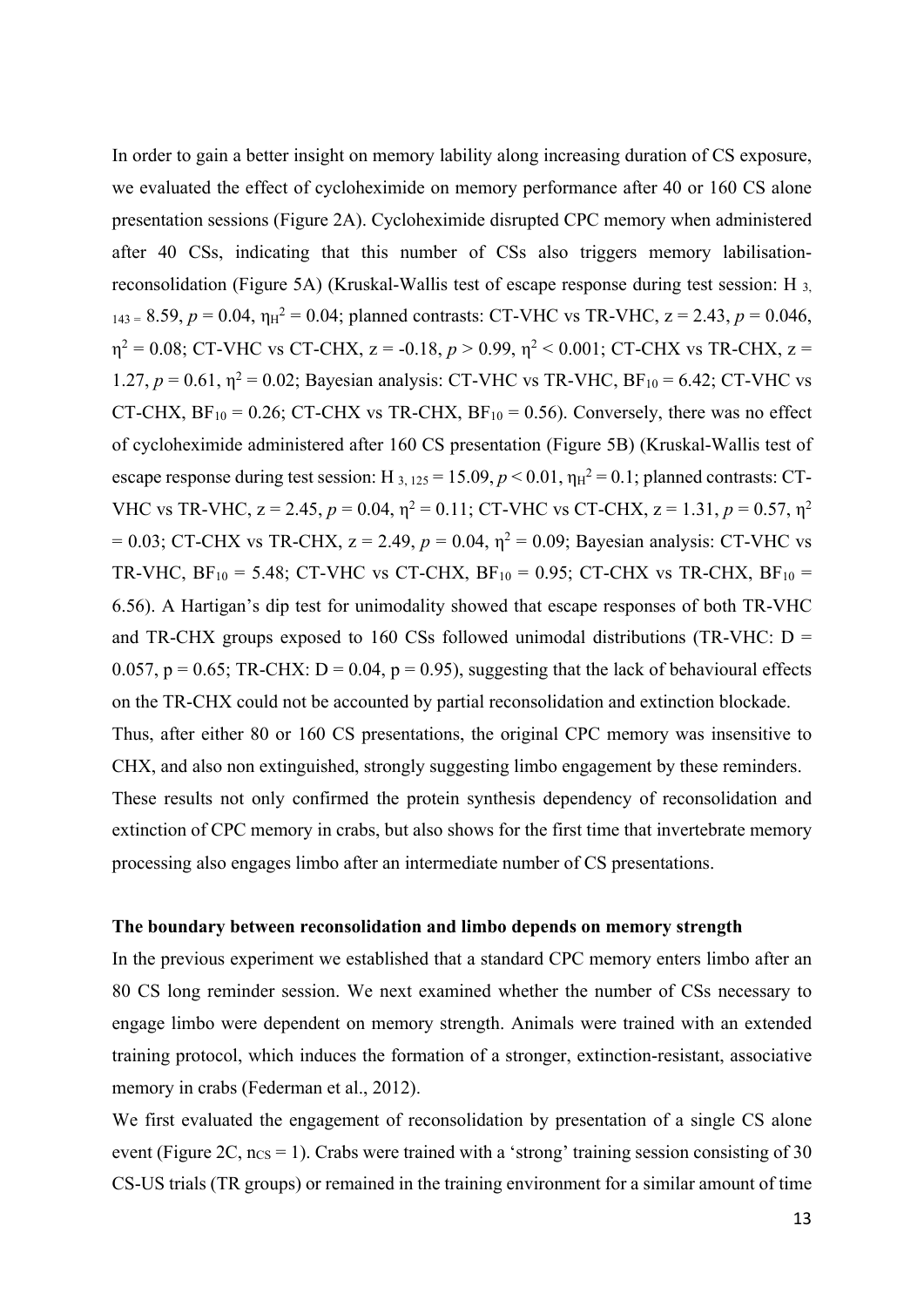(CT groups). Twenty-four hours later, animals were exposed to one CS trial and received an injection of vehicle or cycloheximide solution one hour later. Kruskal-Wallis test on the escape responses during the test session at Day 3 showed a main effect of group (H<sub>3, 147</sub> = 15.23, *p* < 0.01,  $\eta_H^2$  = 0.09). Planned comparisons showed memory retention for the vehicle injected TR group (CT-VHC vs. TR-VHC:  $z = 3.79$ ,  $p < 0.001$ ,  $\eta^2 = 0.2$ ), but not for the cycloheximide treated TR group (CT-CHX vs. TR-CHX:  $z = 0.93$ ,  $p > 0.99$ ,  $\eta^2 = 0.01$ ). Escape responding was similar for CT groups (CT-VHC vs. CT-CHX:  $z = 1.49$ ,  $p = 0.41$ ,  $\eta^2 = 0.03$ ), indicating no non-specific effect of the drug treatment at test (Figure 6A). Bayesian analysis indicated that in the vehicle injected CT-TR pair, the alternative hypothesis was 434 times more likely than the null hypothesis (CT-VHC vs TR-VHC,  $BF_{10} = 434.1$ ), whereas for the cycloheximide injected pair, the data were 2 times more likely explained by the null hypothesis (CT-CHX vs TR-CHX,  $BF_{10} = 0.5$ ). The null hypothesis was 1.9 times more likely than the alternative hypothesis when comparing both CT groups (CT-VHC vs CT-CHX,  $BF_{10} = 0.53$ ).

Next we evaluated the effect of cycloheximide after exposure to 80 CSs, a manipulation that did not affect the conditioned response if crabs were trained with the standard protocol (Figure 3B). Animals were trained with 30 CS-US trials as before. Twenty-four hours later, all animals were presented with 80 CS alone trials and injected with either vehicle or cycloheximide solutions one hour later (Figure 2C,  $n_{CS} = 80$ ). Kruskal-Wallis test on the escape response level during test (Day 3) revealed a main effect of group (H<sub>3, 146</sub> = 13.47,  $p = 0.004$ ,  $\eta_H^2 = 0.07$ ). We observed memory retention for the TR-VHC group (CT-VHC vs. TR-VHC:  $z = 2.46$ ,  $p = 0.04$ ,  $\eta^2 = 0.08$ ), but amnesia for the TR-CHX group (CT-CHX vs. TR-CHX:  $z = 1.27$ ,  $p = 0.62$ ,  $\eta^2$  $= 0.02$ ). Both CT groups showed similar escape responses at test (CT-VHC vs. CT-CHX:  $z =$  $-1.14$ ,  $p = 0.77$ ,  $\eta^2 = 0.02$ ), indicating no non-specific effect of the drug (Figure 6B). Bayesian analysis indicates that the alternative hypothesis was 6 times more likely than the null hypothesis in the vehicle injected CT-TR pair (CT-VHC vs TR-VHC,  $BF_{10} = 6$ ), whereas the null hypothesis was 1.96 times more likely to explain the data for the cycloheximide injected pair (CT-CHX vs TR-CHX,  $BF_{10} = 0.51$ ). The null hypothesis was 2.42 times more likely than the alternative hypothesis when comparing both CT groups (CT-VHC vs CT-CHX,  $BF_{10}$  = 0.41).

These results show that a stronger CPC memory engages reconsolidation after either a single or 80 CS presentations, suggesting that the experimental parameters to trigger limbo are affected by memory strength such that stronger memories require a larger CS exposure session to engage limbo, with no effect on reconsolidation engagement by 1 CS presentation.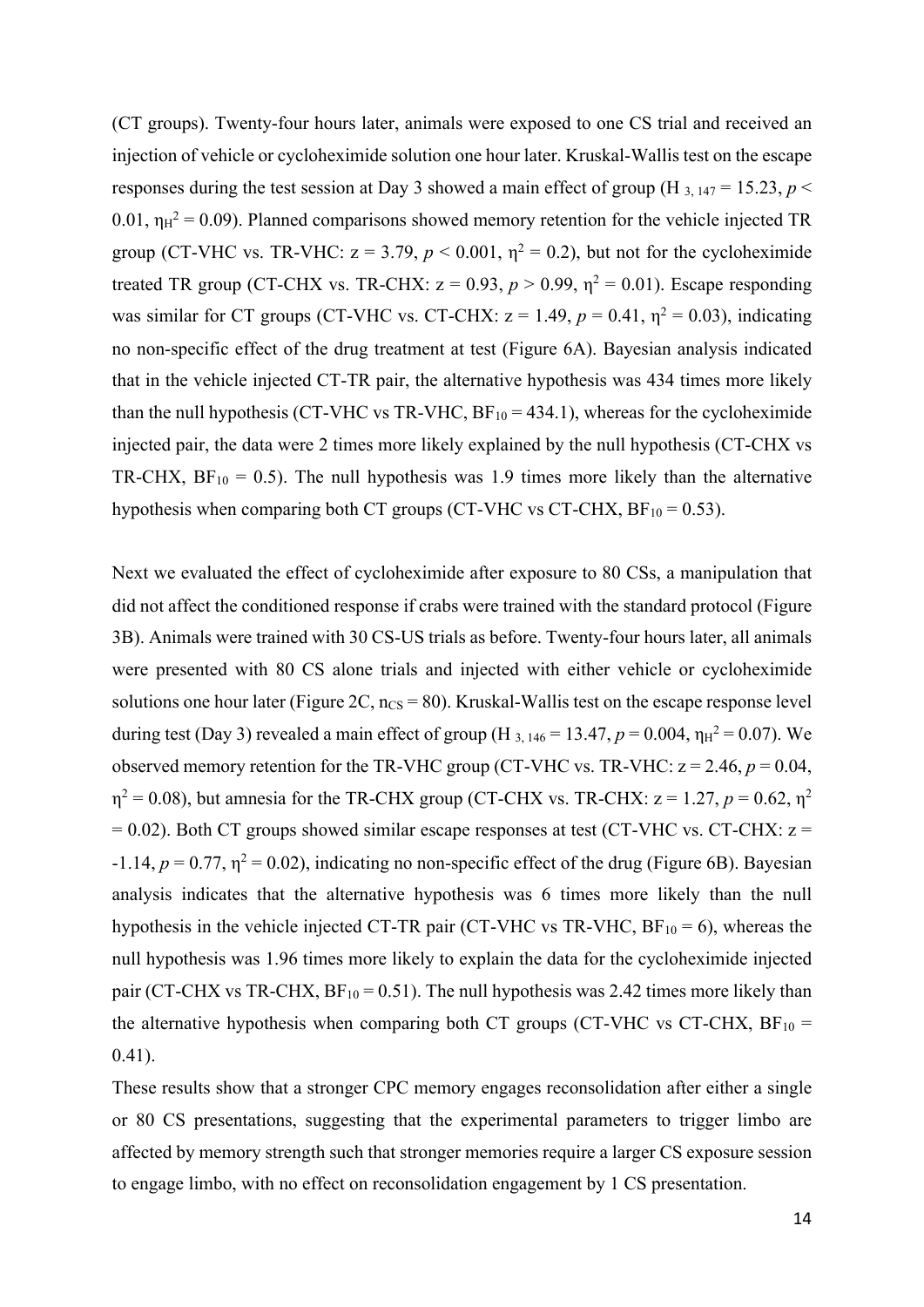#### **Discussion**

In the present study we analysed the evolutionary conserved nature of limbo, a recently discovered retrieval dependent memory phase that segregates the processes of memory reconsolidation and extinction in the CS exposure domain. In particular, we evaluated whether in crabs with fully consolidated memory an intermediate re-exposure session would engage limbo, characterised by the absence of reconsolidation or extinction processes. Using postretrieval systemic administration of cycloheximide as an amnestic agent, we observed that crabs with fully consolidated contextual Pavlovian conditioning (CPC) memory engaged memory reconsolidation after 1 or 40 CS alone events. To the contrary, presentation of 320 CSs triggered CPC memory extinction. Exposure to intermediate number of CSs (80 or 160) not only rendered the original CPC memory immune to cycloheximide, but also failed to extinguish it. This pattern of results clearly indicates that in crabs, reconsolidation and extinction are mutually exclusive processes, triggered by extreme reminder conditions. These alternative and opposing memory mechanisms are segregated in the CS exposure domain by an insensitive, limbo phase. Notably, limbo engagement does not result from individual differences in the transition from memory reconsolidation to extinction, since animals exposed to 80 CS presentations injected with CHX showed a unimodal distribution of escape responses, indicating a single manipulation outcome. Also, we observed that a stronger CPC memory requires more than 80 CSs to engage limbo, suggesting that memory strength is a boundary condition for limbo. These data indicate that limbo is present in invertebrates and independent of *de novo* protein synthesis, and that the absolute number of CSs that engage limbo is affected by memory attributes. We propose a transition model for retrieval dependent memory processing in crabs, with the processes of reconsolidation, limbo and extinction being engaged exclusively and sequentially as the number of CS presentations to animals with fully consolidated memory increases (Figure 7).

# **Limbo as an intrinsic component of retrieval dependent memory processing across animals**

Limbo has been previously described as a retrieval dependent memory phase in vertebrates, affecting associative memories established with aversive and appetitive reinforcement. Our findings of alternative retrieval-dependent memory processes are not unprecedented and similar effects can be found across experimental paradigms and species. Blockade of βadrenoreceptors by propranolol disrupts an associative fear memory in humans when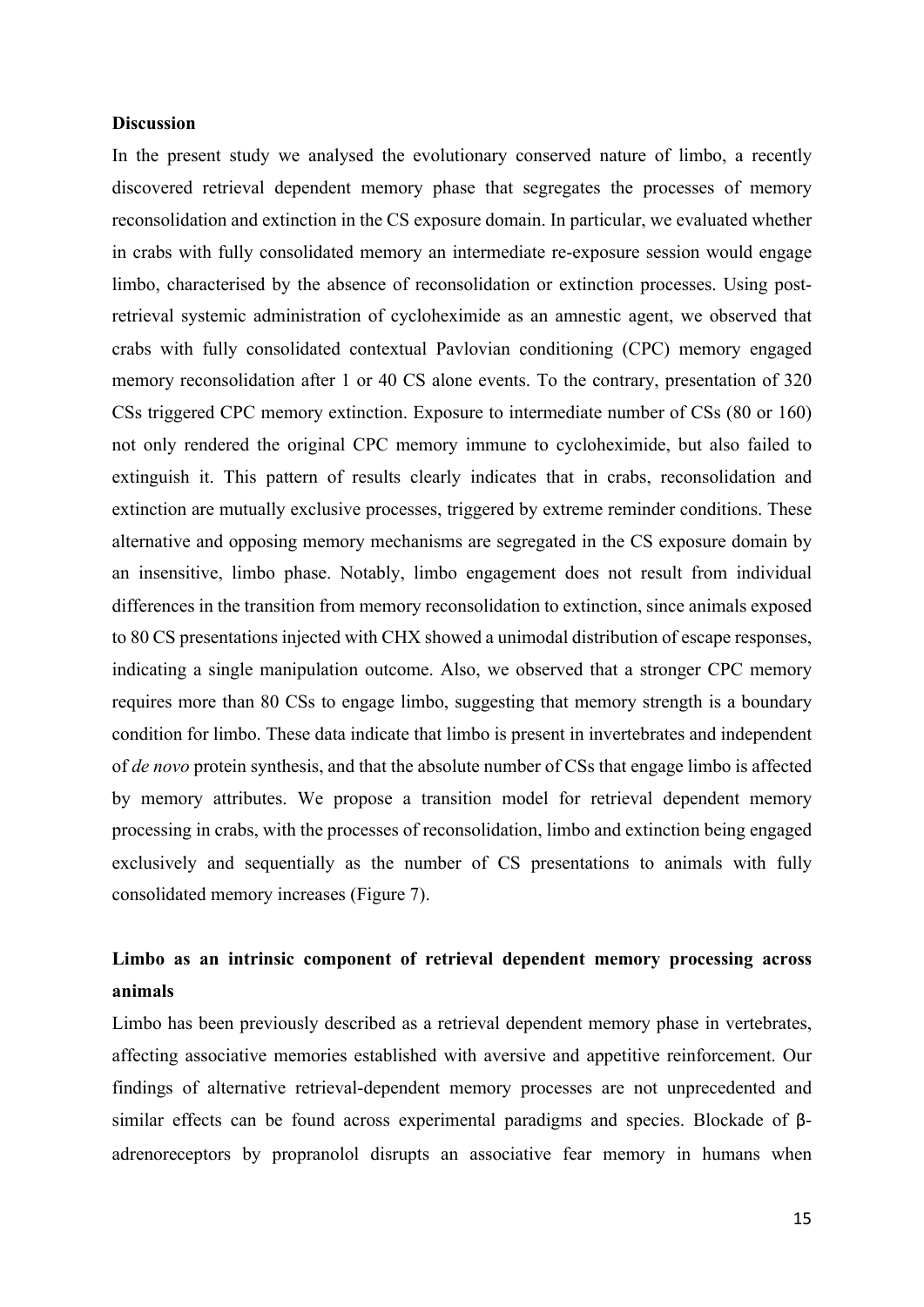administered after 2 CS presentations, whereas it has no behavioural effect after 4 CS presentations (Sevenster et al., 2014). In cued fear conditioned rats, NMDA type glutamate receptor (NMDAR) antagonist MK-801 disrupts either reconsolidation or extinction when administered in conjunction with 1 or 10 CS presentations, respectively, but has no effect when given before 4 CSs. Similarly, NMDAR partial agonist D-cycloserine positively modulated the dominant memory process induced by 1 or 10 CS presentations but had no behavioural effect when given before 4 CSs (Merlo et al., 2014). Contextual fear conditioning in rats also shows a retrieval dependent insensitive phase with intermediate reminder durations. In this case, limbo was found using GABA enhancer midazolam (Alfei et al., 2015; Franzen et al., 2019) or NMDAR antagonist MK-801 (Cassini et al., 2017). Moreover, limbo was also reported in rats lever pressing for food pellets. Systemic administration of MK-801 disrupted food seeking behaviour or its extinction in conjunction with a short (10 lever presses without food) or prolonged (50 lever presses) reminder session, respectively. However, MK-801 administration had no effect when given before an intermediate duration session (30 lever presses) (Flavell and Lee, 2013). In medaka fish, administration of an amnestic agent that disrupts reconsolidation or extinction under extreme reminder conditions had no behavioural effect when administered after an intermediate number of CSs (Eisenberg et al., 2003).

Finding limbo in crabs using cycloheximide injections, not only shows for the first time that it is an evolutionary conserved feature, but also that it is immune to the 'gold standard' amnestic manipulation in experimental neurobiology, inhibition of protein synthesis. This evidence strongly suggests limbo constitutes an intrinsic property of memory processing present along diverse taxa within the Animal Kingdom, from invertebrates to mammals. This common trait across phyla could be provided by common homologous circuits (Strausfeld and Hirth, 2013) supporting adaptive selection of alternative behaviours. Moreover, its protein synthesis independence sets limbo clearly apart in terms of neural mechanisms supporting both memory reconsolidation, extinction, and even consolidation. Limbo contribution to memory persistence or inhibition remains to be determined.

#### **Limbo boundary conditions**

A close analysis of the reminder structure that leads to limbo in different memory paradigms highlights some key properties. Similar to memory reconsolidation and extinction processes, limbo engagement requires a reminder with prediction error, but of intermediate duration or number of events. Unlike memory extinction, limbo does not affect conditioned performance. Also, in crabs we observed that the sheer number of CS presentations required to trigger limbo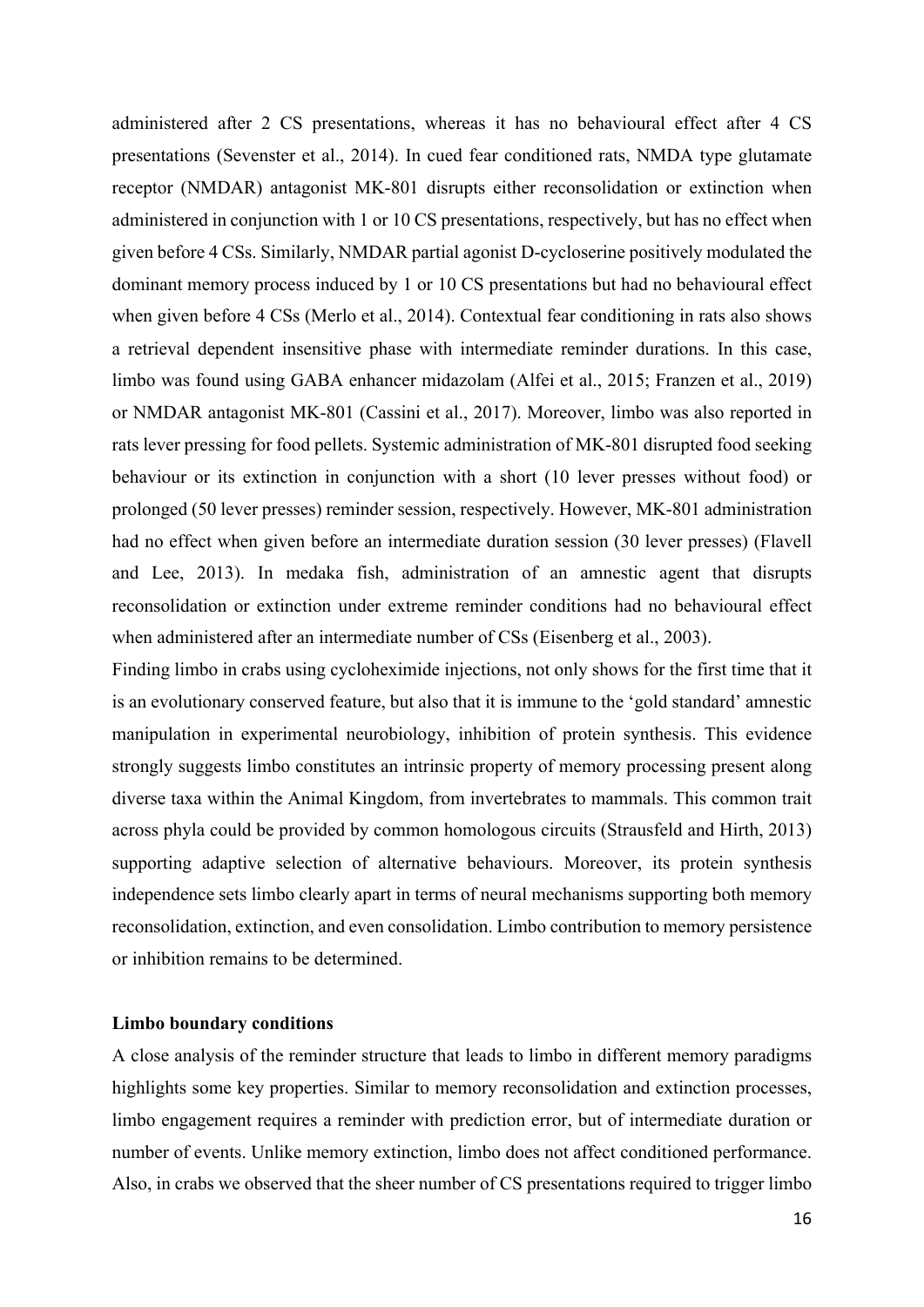is considerably larger to the number reported in other memory paradigms, suggesting that this variable is not important in isolation. Notably, in humans, limbo was induced after only 4 CS presentations (Sevenster et al., 2014), whereas in crabs it was observed after either 80 or 160 CS presentations. The ratios between CSs to engage limbo to CS-US trials at training are also variable across species, with the crab experiments requiring a ratio between 6 and more than 10, while other paradigms showed ratios of as little as 2 (Merlo et al., 2014; Sevenster et al., 2014). Moreover, limbo is not exclusively engaged in associative memories using discrete CSs as in our experiments; contextual fear memories, where environmental context serves as the CS, show that intermediate exposure duration also engage limbo (Cassini et al., 2017).

Here we discovered that limbo engagement depends on memory strength. Previous reports showed that memory strength affects the CS exposure required to trigger either memory reconsolidation or extinction. Stronger associative memories require longer CS alone exposure to enter reconsolidation or extinction, compared to a standard memory (Suzuki et al., 2004; Baumgärtel et al., 2008). In this study, we observed that memory strength alters the parametrical conditions to engage reconsolidation and limbo. A stronger memory, produced by doubling the training duration from 15 to 30 CS-US trials, changed the efficacy of 80 CS presentations to engage limbo to memory reconsolidation (Figure 6). In contrast to previous observations showing a right-shift on reconsolidation engagement for stronger memories, reconsolidation of the stronger CPC memory was still engaged by 1 CS presentation. Thus, CPC memory strength in crabs modulates the upper limit of the CS exposure domain capable of inducing memory reconsolidation, without apparent effects on the lower limit. Hence, lower and upper limit of CS exposure necessary to engage memory reconsolidation might be regulated by independent mechanisms. It remains to be determined if this effect is exclusive of invertebrates or arthropods memory processing, or a general property across the Animal Kingdom. These observations reinforce the idea that sheer number of CS alone presentations is not a crucial parameter determining memory reconsolidation or limbo engagement. Altogether, these observations strongly suggest that memory strength acts as a boundary condition for the three alternative retrieval dependent memory processes: reconsolidation, limbo and memory extinction. Stronger memories are as capable to engage limbo as standard memories, but they will require a longer CS exposure.

The observation that limbo engagement is modulated by memory strength suggests at least two alternative models to explain the interaction of limbo and extinction. Stronger memories may engage narrower limbo phases, as a matter of CS alone presentations, or induce a right shift in its engagement as a whole. Extinction of stronger memories require longer or larger number of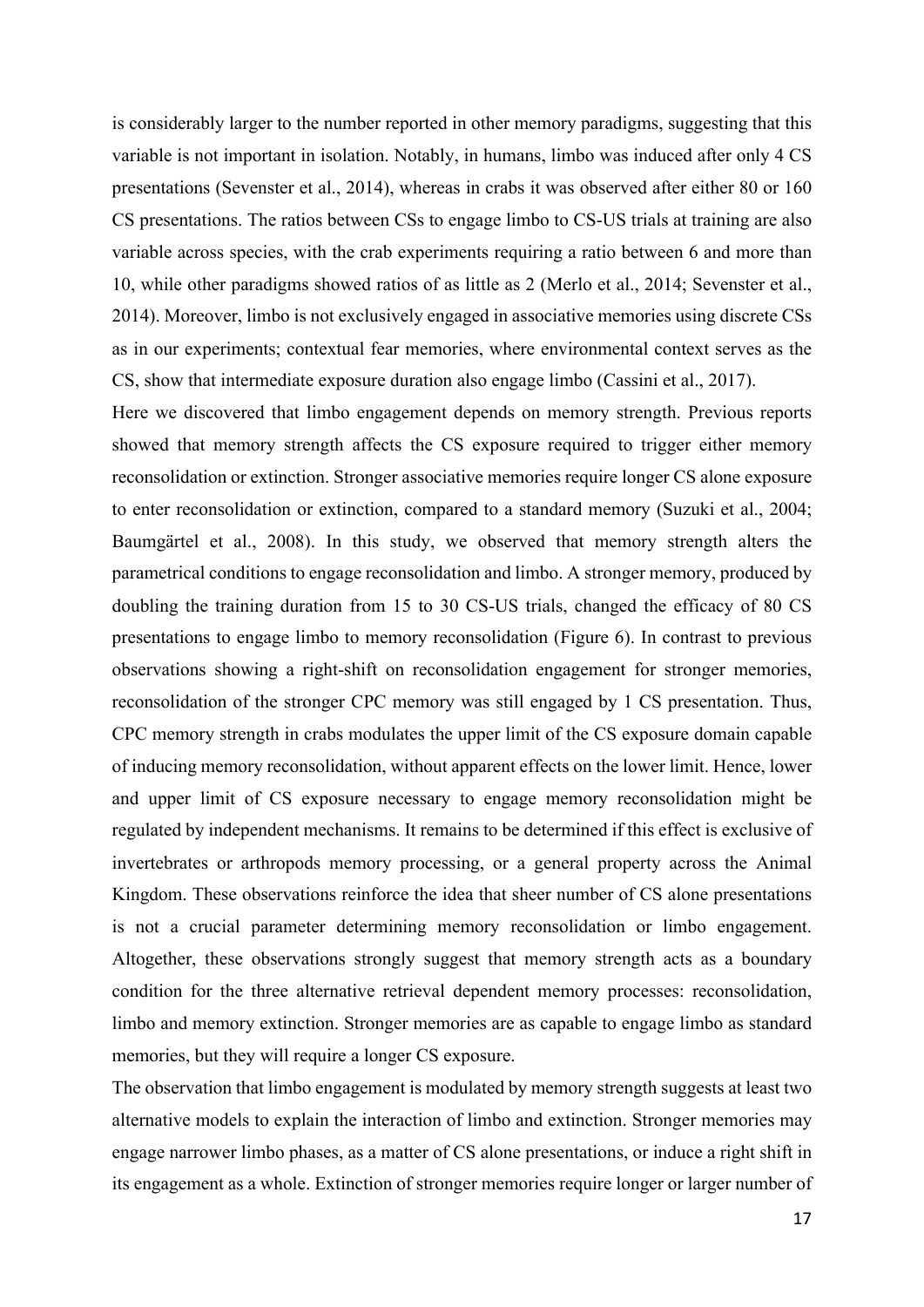CS alone exposure (Baumgärtel et al., 2008; Hadamitzky et al., 2015), which supports the latter model. Further limbo characterisation at the behavioural and neural level will aid in exploring these models further. In particular, isolating a druggable limbo neural mechanism will allow pharmacological manipulations of this phase and establish effects over memory extinction engagement.

Finding that limbo is an essential part of retrieval dependent memory processes in invertebrates has both theoretical and practical implications. Even though the psychobiological function of limbo remains unclear, its evolutionary constancy suggests a putative role on memory persistence control. Limbo engagement might be necessary as a functional segregation between alternative and opposing memory processes, terminating reconsolidation and preparing the system for extinction. Clearly, more research will be necessary to answer these questions. Our work opens the possibility to explore limbo using a variety of experimental advantages and tools (e.g. simpler brains, easy access to neurons and networks, genetic manipulations) that are only available in invertebrates and can probe essential to reveal the intricate relationship of brain processes underlying persistence or inhibition of retrieved memories.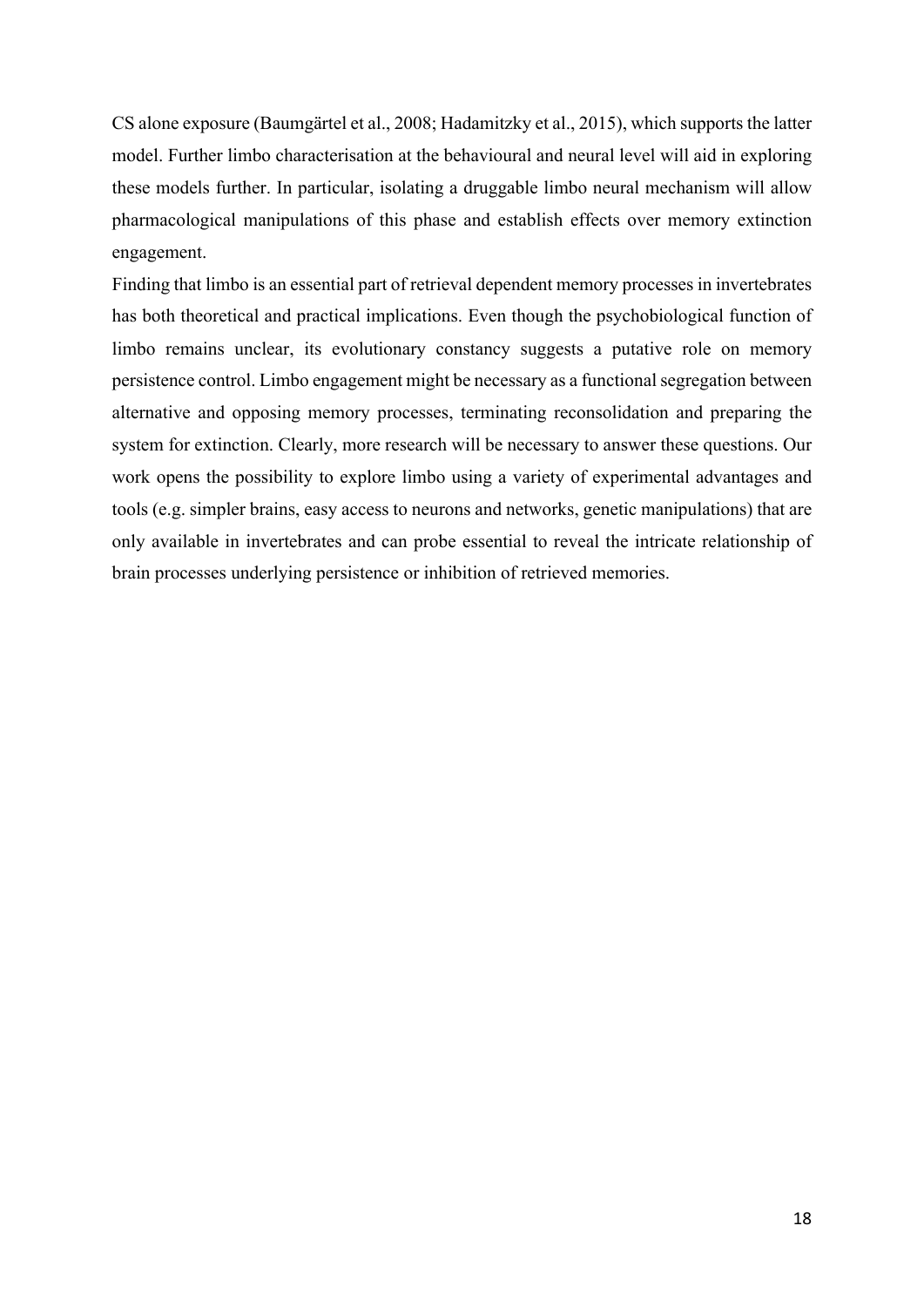## **Figure Legends**

**Figure 1: Pre-training trial data for experiments shown in: Figure 3 (A); Figure 4 (B); Figure 5 (C); and Figure 6 (D).** Data is presented as median escape response level and IQR.

**Figure 2: Experimental designs. A.** On Day 1 crabs were trained with 15 trials (ITI = 153) sec, TR groups), or remained in the context without US presentation (CT groups). On Day 2 crabs were presented with either 1, 40, 80, 160 or 320 CS alone trials. One hour later animals received a systemic injection of cycloheximide or vehicle solution, forming four experimental groups per CS condition. On Day 3 CPC memory retention was evaluated by presentation of a single CS-US trial. Grey boxes represent ITI (below illumination). White boxes represent CS light (above illumination). Black hyphens at the end of some white boxes represent the US. **B.** Same as in panel A, but on Day 2 crabs were presented with either 1 or 80 CS alone trials or remained in their home containers (NR groups). One hour later all groups received a systemic injection of cycloheximide. **C.** Same as in panel A, but on Day 1 crabs were trained with 30 trials and on Day 2 they were presented with either 1 or 80 CS alone trials.

**Figure 3**: **Effect of systemic cycloheximide administration on alternative retrievaldependent memory processing in the crab** *Neohelice granulata***. A-C.** Median escape response level and IQR at test (Day 3) are shown for each CS exposure at Day 2 condition. Group sizes: A**,** CT-VHC = 27, TR-VHC = 28, CT-CHX = 25, TR-CHX = 25; B**,** CT-VHC = 37, TR-VHC = 37, CT-CHX = 33, TR-CHX = 32; C**,** CT-VHC = 38, TR-VHC = 40, CT-CHX  $= 38$ , TR-CHX  $= 37$ .  $\ast p < 0.05$ .

**Figure 4: Effect of cycloheximide on CPC memory processing induced by 1 or 80 CS presentations.** Median escape response level and IQR at test (Day 3) are shown for each CS exposure at Day 2 condition. Group sizes: CT-NR = 37, TR-NR = 34, CT-1CS = 34, TR-1CS  $= 36$ , CT-80CS = 34, TR-80CS = 34.  $*p < 0.05$ .

**Figure 5: Effect of cycloheximide on CPC memory processing induced by 40 or 160 CS presentations. A-B.** Median escape response level and IQR at test (Day 3) are shown for each CS exposure at Day 2 condition. Group sizes: A, Group sizes:  $CT- VHC = 36$ ,  $TR- VHC = 36$ , CT-CHX = 35, TR-CHX = 36. B, Group sizes: CT-VHC = 26, TR-VHC = 30, CT-CHX = 33, TR-CHX =  $36. * p < 0.05$ .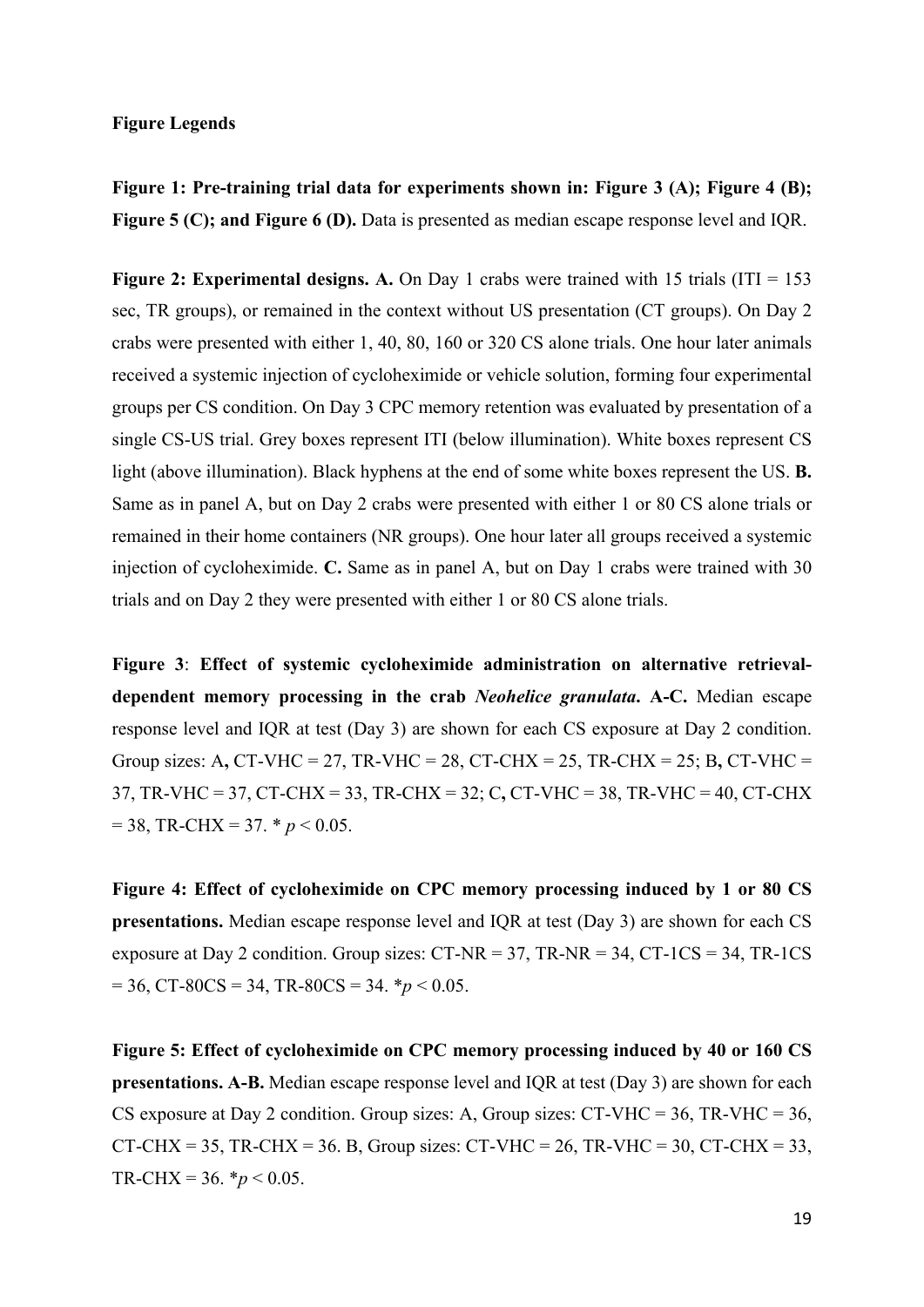**Figure 6: Effect of CPC memory strength on limbo engagement. A-B.** Median escape response level and IQR at test (Day 3) are shown for each CS exposure at Day 2 condition. Group sizes: A**,** CT-VHC = 36, TR-VHC = 37, CT-CHX = 37, TR-CHX = 37; B**,** CT-VHC = 37, TR-VHC = 35, CT-CHX = 37, TR-CHX = 37. \*p < 0.05. \*\*\**p* < 0.001.

**Figure 7: Alternative retrieval dependent memory processes in** *Neohelice granulata***. A.**  Graphical representation of cycloheximide effect on memory after various reminder sessions. The graph shows CHX effectiveness index for different number of CS alone events from the experiments presented above. **B.** Schematic representation of protein synthesis dependency on alternative retrieval dependent memory process along the CS space. R: memory reconsolidation. Limbo: memory in limbo. E: memory extinction.

#### **References**

- Abbott, J. (1970). Absence of Blood-Brain Barrier in a Crustacean, Carcinus maenas L. *Nature, 225*, 291-293.
- Alfei, J. M., Ferrer Monti, R. I., Molina, V. A., Bueno, A. M., & Urcelay, G. P. (2015). Prediction error and trace dominance determine the fate of fear memories after posttraining manipulations. *Learn Mem, 22*, 385-400.
- Baumgärtel, K., Genoux, D., Welzl, H., Tweedie-Cullen, R. Y., Koshibu, K., Livingstone-Zatchej, M., Mamie, C., & Mansuy, I. M. (2008). Control of the establishment of aversive memory by calcineurin and Zif268. *Nat Neurosci, 11*, 572-578.
- Bouton, M. E. (2004). Context and behavioral processes in extinction. *Learn Mem, 11*, 485- 494.
- Cassini, L. F., Flavell, C. R., Amaral, O. B., & Lee, J. L. C. (2017). On the transition from reconsolidation to extinction of contextual fear memories. *Learn Mem, 24*, 392-399.
- Delamater, A. R., & Westbrook, R. F. (2014). Psychological and neural mechanisms of experimental extinction: a selective review. *Neurobiol Learn Mem, 108*, 38-51.
- Dudai, Y., Karni, A., & Born, J. (2015). The Consolidation and Transformation of Memory. *Neuron, 88*, 20-32.
- Eisenberg, M., Kobilo, T., Berman, D. E., & Dudai, Y. (2003). Stability of retrieved memory: inverse correlation with trace dominance. *Science, 301*, 1102-1104.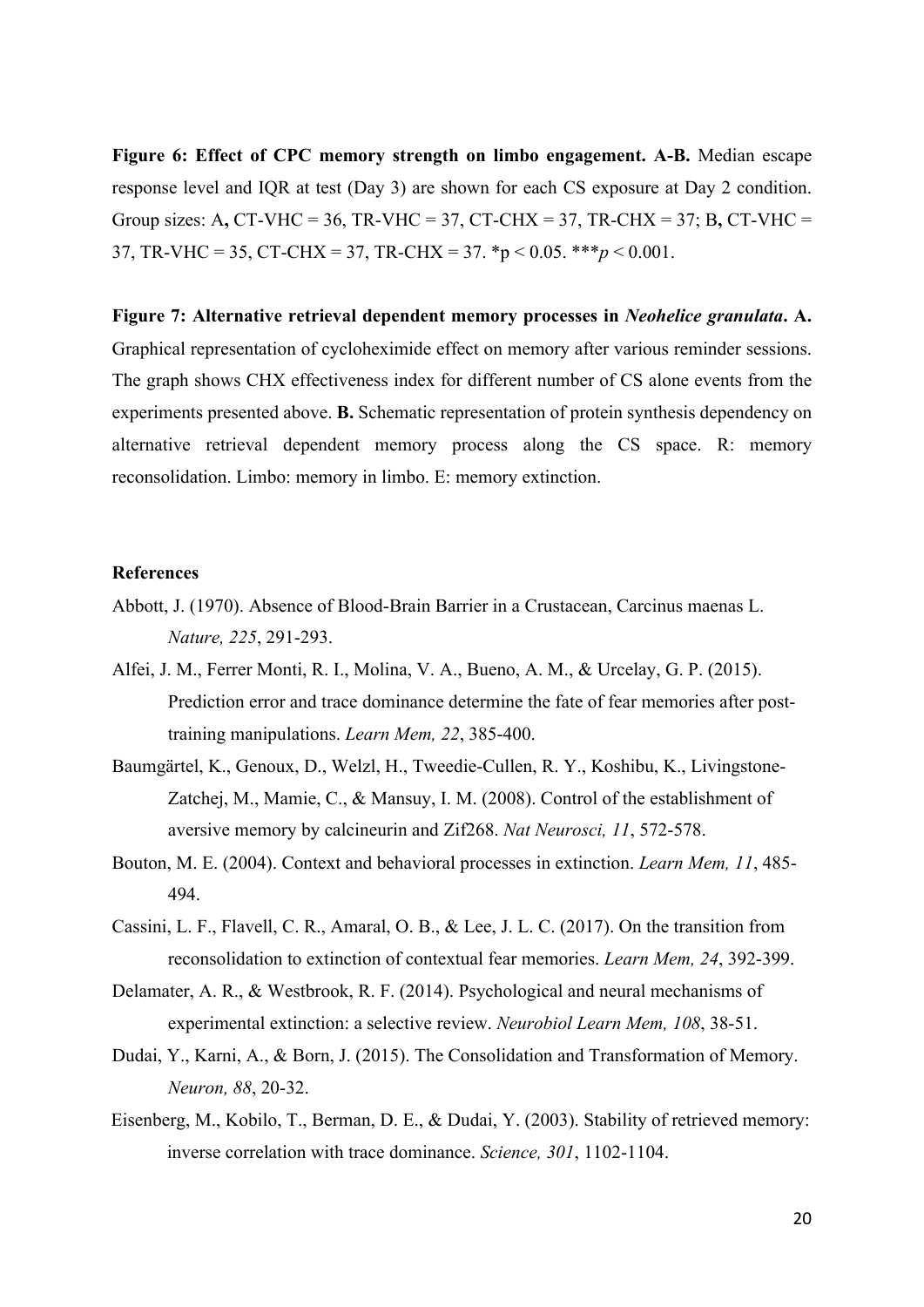- Federman N, Fustiñana MS, Romano A (2012), Reconsolidation involves histone acetylation depending on the strength of the memory. Neuroscience 219:145-156.
- Flavell, C. R., & Lee, J. L. (2013). Reconsolidation and extinction of an appetitive pavlovian memory. *Neurobiol Learn Mem, 104*, 25-31.
- Forcato, C., Rodriguez, M. L., & Pedreira, M. E. (2011). Repeated labilizationreconsolidation processes strengthen declarative memory in humans. *PLoS One, 6*, e23305.
- Forcato, C., Rodriguez, M. L., Pedreira, M. E., & Maldonado, H. (2010). Reconsolidation in humans opens up declarative memory to the entrance of new information. *Neurobiol Learn Mem, 93*, 77-84.
- Franzen, J. M., Giachero, M., & Bertoglio, L. J. (2019). Dissociating retrieval-dependent contextual aversive memory processes in female rats: Are there cycle-dependent differences? *Neuroscience, 406*, 542-553.
- Frenkel, L., Maldonado, H., & Delorenzi, A. (2005). Memory strengthening by a real-life episode during reconsolidation: an outcome of water deprivation via brain angiotensin II. *Eur J Neurosci, 22*, 1757-1766.
- Fukushima, H., Zhang, Y., Archbold, G., Ishikawa, R., Nader, K., & Kida, S. (2014). Enhancement of fear memory by retrieval through reconsolidation. *Elife, 3*, e02736.
- Fustiñana, M. S., Carbo Tano, M., Romano, A., & Pedreira, M. E. (2013). Contextual Pavlovian conditioning in the crab Chasmagnathus. *Anim Cogn, 16*, 255-272.
- Hadamitzky, M., Bösche, K., Engler, A., Schedlowski, M., & Engler H. (2015). Extinction of conditioned taste aversion is related to the aversion strength and associated with c-fos expression in the insular cortex. *Neuroscience, 303*: 34-41.
- Hartigan, J. A., & Hartigan, P. M. (1985). The Dip Test of Unimodality. *Ann. Statist., 13*, 70- 84.
- Hoeger, U., & Florey, E. (1989). Cathecholamine degradation in the hemolimph of the Chinese crab *Eriocher sinensis*. *Comparative Biochemistry and Physiology Part C: Comparative Pharmacology, 92*, 323-327.
- Jeffreys, H. (1961). *Theory of probability* (3d ed.). Oxford,: Clarendon Press.
- Lee, J. L. (2010). Memory reconsolidation mediates the updating of hippocampal memory content. *Front Behav Neurosci, 4*, 168.
- Lee, J. L., Milton, A. L., & Everitt, B. J. (2006). Reconsolidation and extinction of conditioned fear: inhibition and potentiation. *J Neurosci, 26*, 10051-10056.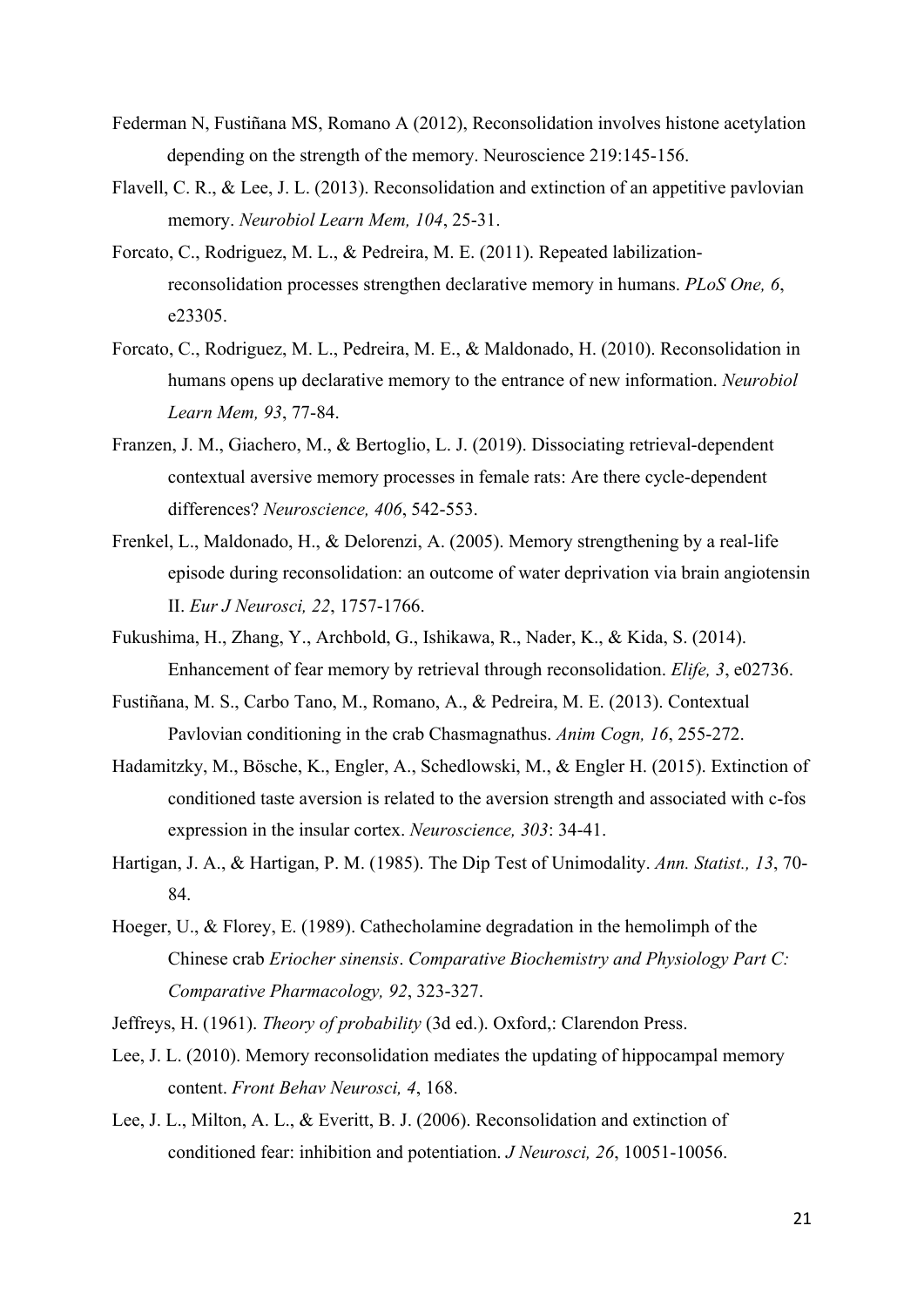- Leys, C., Ley, C., Klein, O., Bernard, P., & Licata, L. (2013). Detecting outliers: Do not use standard deviation around the mean, use absolute deviation around the median. Journal of Experimental Social Psychology, 49(4), 764-766.
- López, A. M., Santos, J. M., Cortasa, S., Fernandez, R. S., Carbó Tano, M., & Pedreira, M. E. (2016). Different dimensions of the prediction error as a decisive factor for the triggering of the reconsolidation process. *Neurobiol Learn Mem, 136*, 210-219.
- Merlo, E., Milton, A. L., & Everitt, B. J. (2018). A Novel Retrieval-Dependent Memory Process Revealed by the Arrest of ERK1/2 Activation in the Basolateral Amygdala. *J Neurosci, 38*, 3199-3207.
- Merlo, E., Milton, A. L., Goozee, Z. Y., Theobald, D. E., & Everitt, B. J. (2014). Reconsolidation and Extinction Are Dissociable and Mutually Exclusive Processes: Behavioral and Molecular Evidence. *Journal of Neuroscience, 34*, 2422-2431.
- Pagani, M. R., & Merlo, E. (2019). Kinase and Phosphatase Engagement Is Dissociated Between Memory Formation and Extinction. *Front Mol Neurosci, 12*, 38.
- Pedreira, M. E., Dimant, B., Tomsic, D., Quesada-Allue, L. A., & Maldonado, H. (1995). Cycloheximide inhibits context memory and long-term habituation in the crab Chasmagnathus. *Pharmacol Biochem Behav, 52*, 385-395.
- Pedreira, M. E., & Maldonado, H. (2003). Protein synthesis subserves reconsolidation or extinction depending on reminder duration. *Neuron, 38*, 863-869.
- Pedreira, M. E., Perez-Cuesta, L. M., & Maldonado, H. (2004). Mismatch between what is expected and what actually occurs triggers memory reconsolidation or extinction. *Learn Mem, 11*, 579-585.
- Pereyra, P., Gonzalez Portino, E., & Maldonado, H. (2000). Long-lasting and contextspecific freezing preference is acquired after spaced repeated presentations of a danger stimulus in the crab Chasmagnathus. *Neurobiol Learn Mem, 74*, 119-134.
- Reichelt, A. C., & Lee, J. L. (2013). Memory reconsolidation in aversive and appetitive settings. *Front Behav Neurosci, 7*, 118.
- Rescorla, R. A. (1988). Behavioral studies of Pavlovian conditioning. *Annu Rev Neurosci, 11*, 329-352.
- Sandeman, D. C. (1967). The vascular circulation in the brain, optic lobes and thoracic ganglia of the crab Carcinus. *Proc R Soc Lond B Biol Sci, 168*, 82-90.
- Sevenster, D., Beckers, T., & Kindt, M. (2014). Prediction error demarcates the transition from retrieval, to reconsolidation, to new learning. *Learn Mem, 21*, 580-584.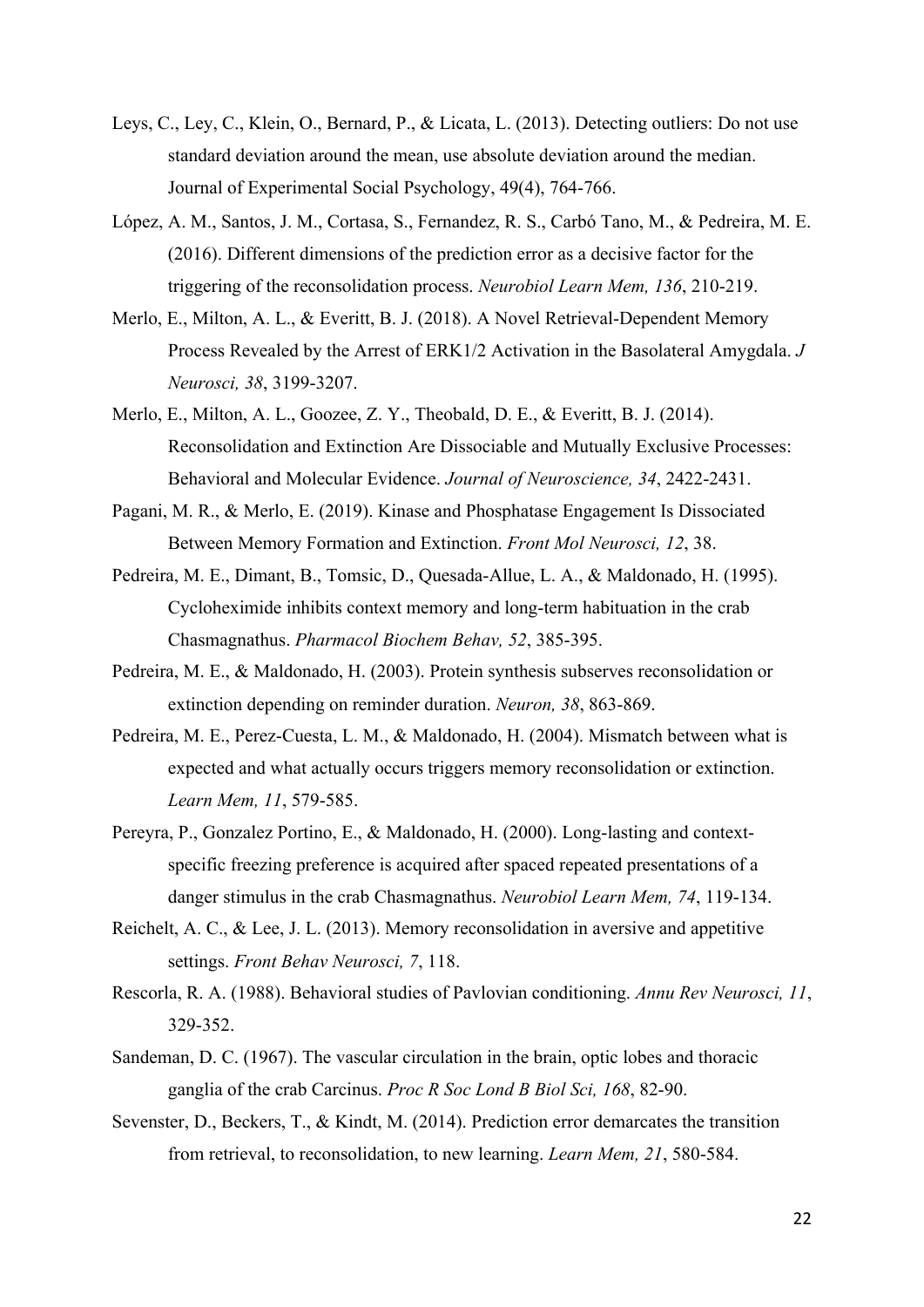- Strausfeld, N. J., & Hirth, F. (2013). Deep homology of arthropod central complex and vertebrate basal ganglia. *Science, 340*, 157-161.
- Suzuki, A., Josselyn, S. A., Frankland, P. W., Masushige, S., Silva, A. J., & Kida, S. (2004). Memory reconsolidation and extinction have distinct temporal and biochemical signatures. *J Neurosci, 24*, 4787-4795.
- Tano, M. C., Molina, V. A., & Pedreira, M. E. (2013). The involvement of the GABAergic system in the formation and expression of the extinction memory in the crab Neohelice granulata. *Eur J Neurosci, 38*, 3302-3313.
- Tomczak, M., & Tomczak, E. (2014). The need to report effect size estimates revisited. An overview of some recommended measures of effect size. Trends Sport Sci 2014; 1: 19-25.
- Wetzels, R., Matzke, D., Lee, M. D., Rouder, J. N., Iverson, G. J., & Wagenmakers, E. J. (2011). Statistical Evidence in Experimental Psychology: An Empirical Comparison Using 855 t Tests. *Perspect Psychol Sci, 6*, 291-298.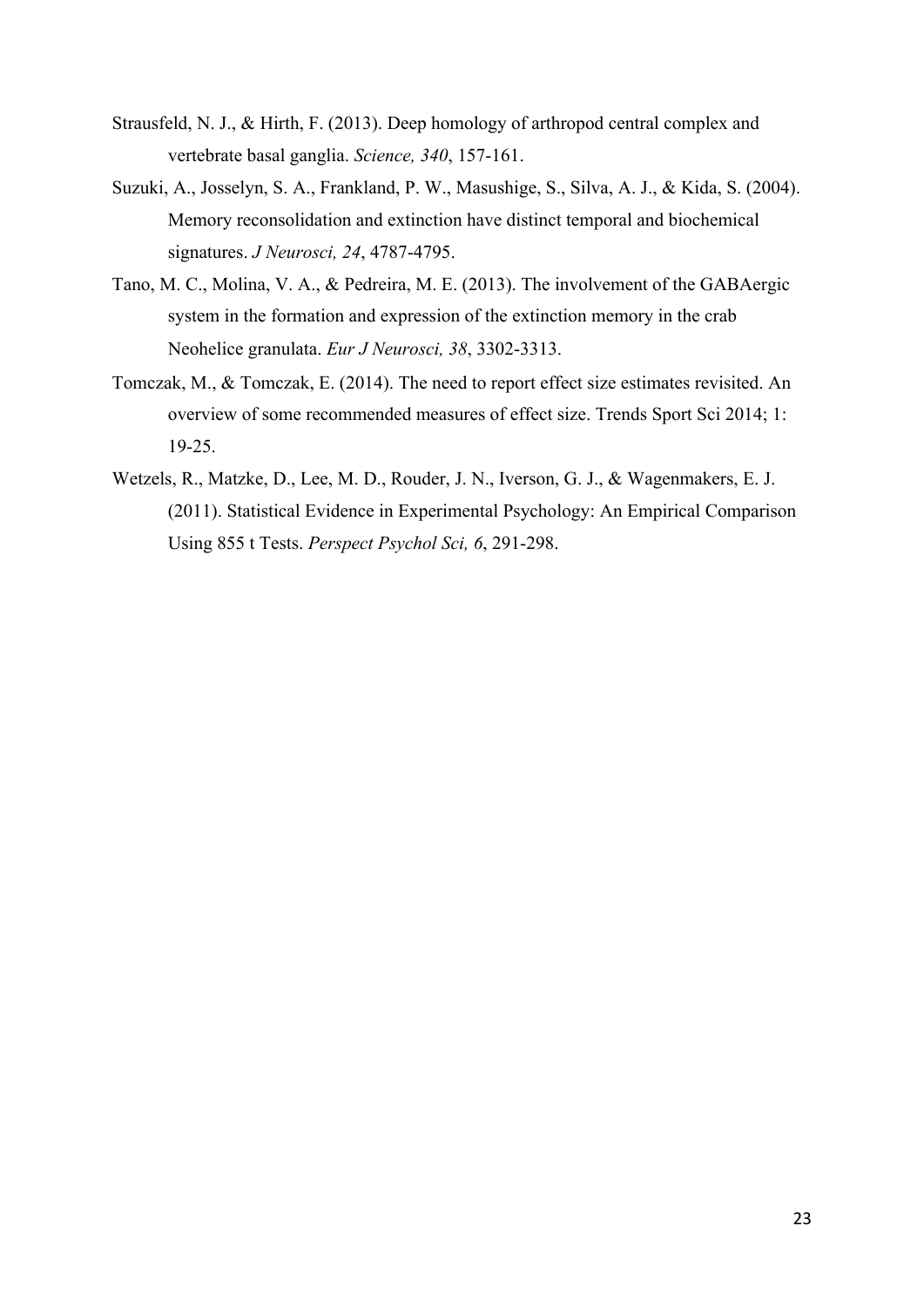

Figure 1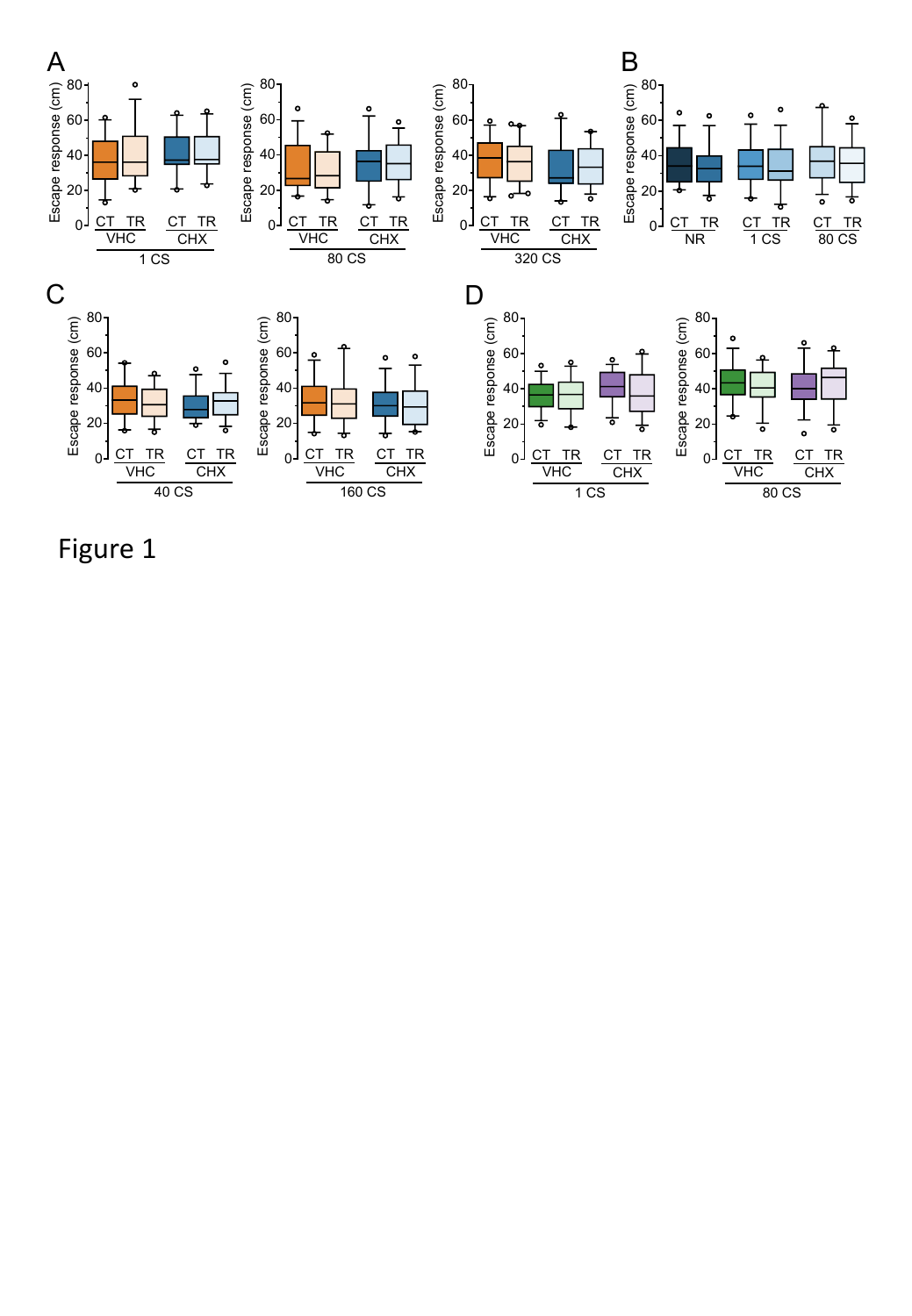

Figure 2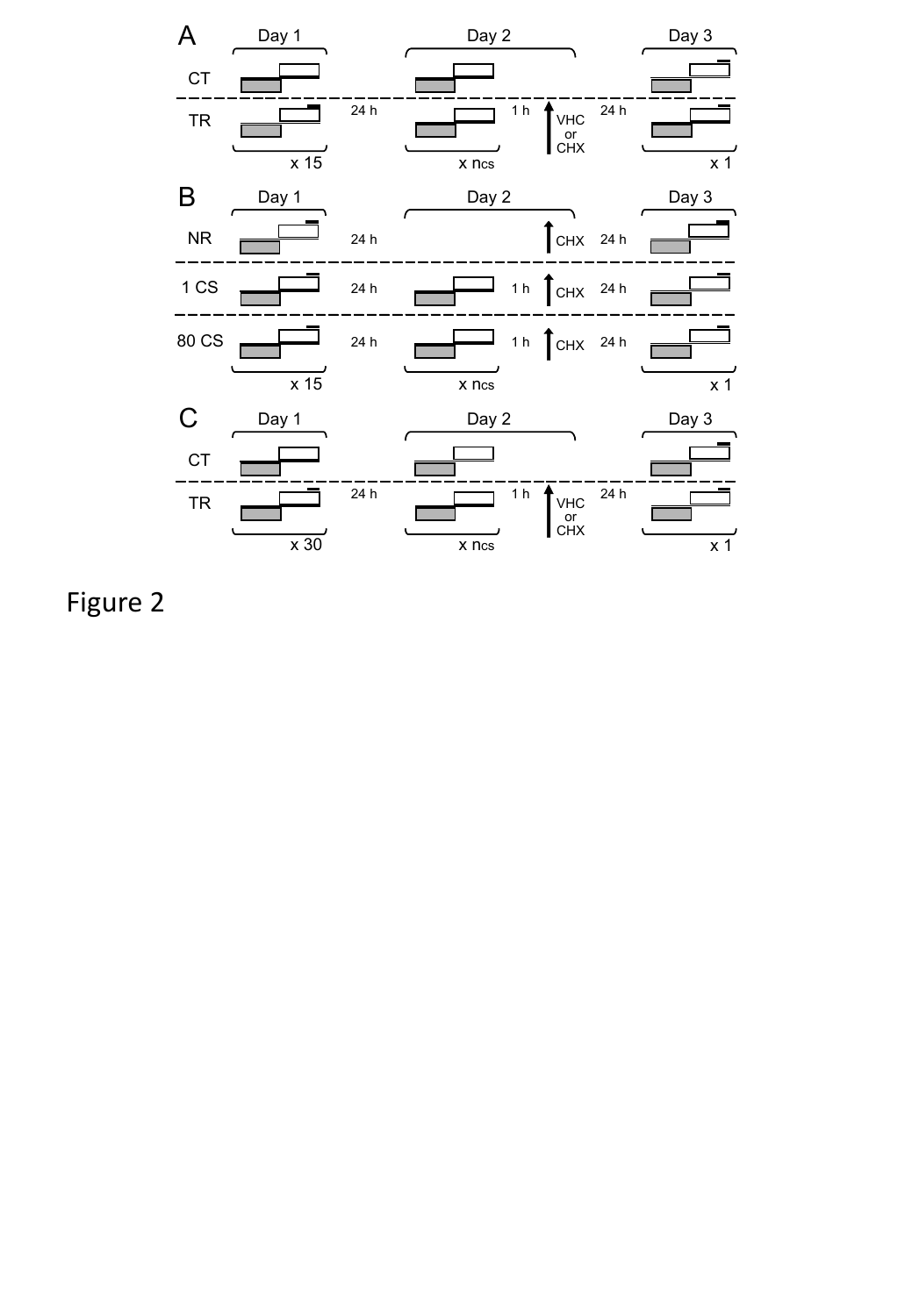

Figure 3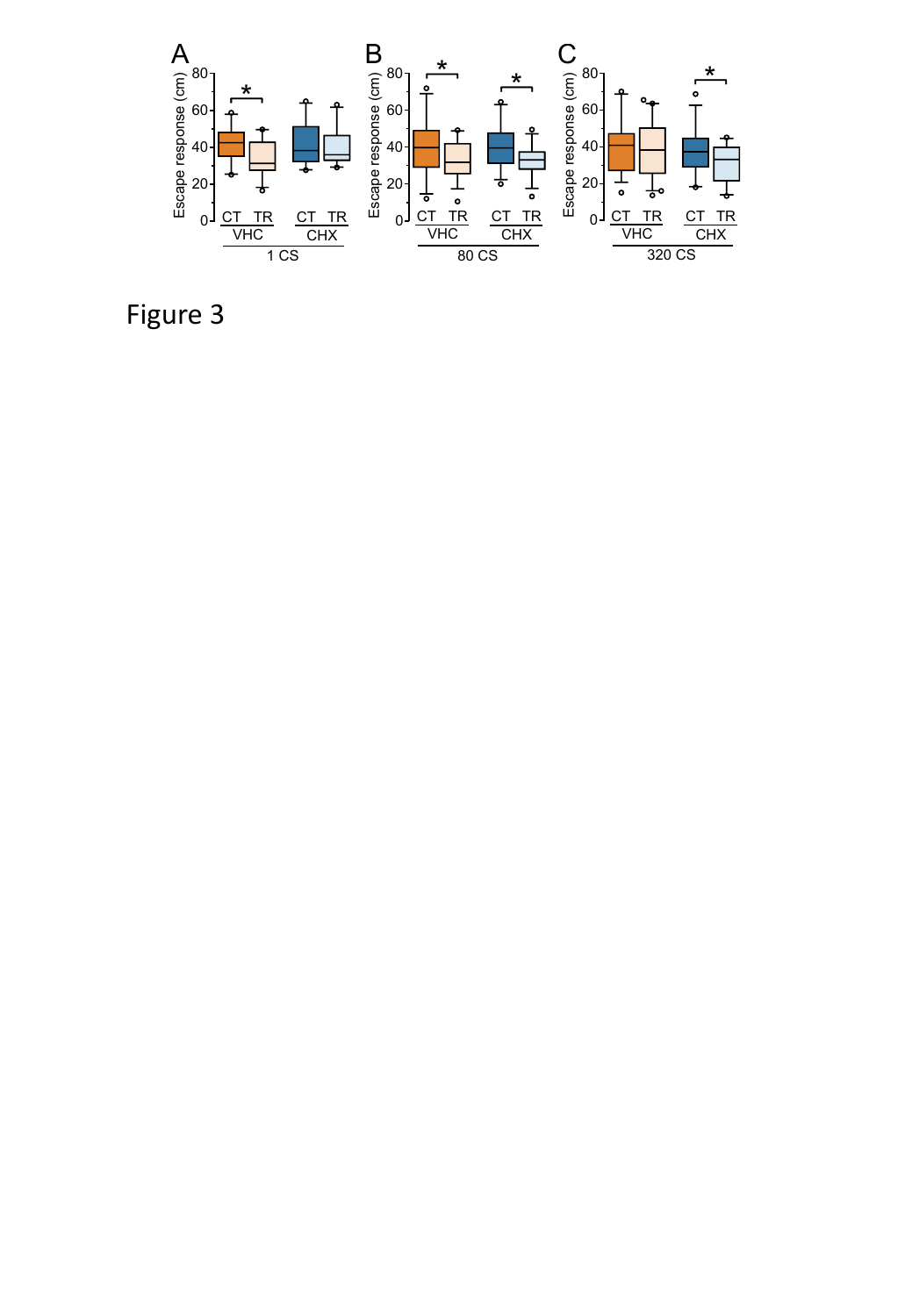

Figure 4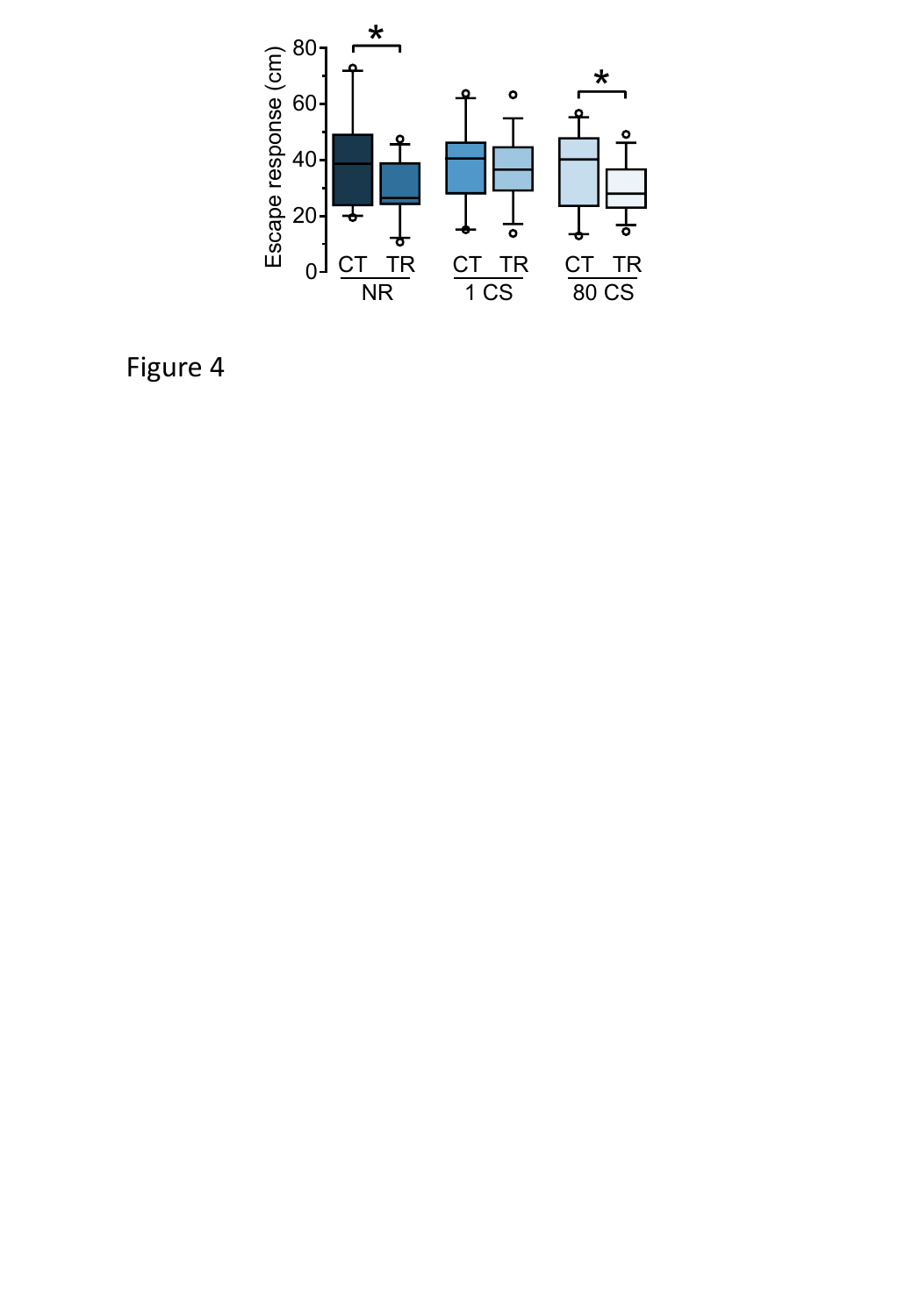

Figure 5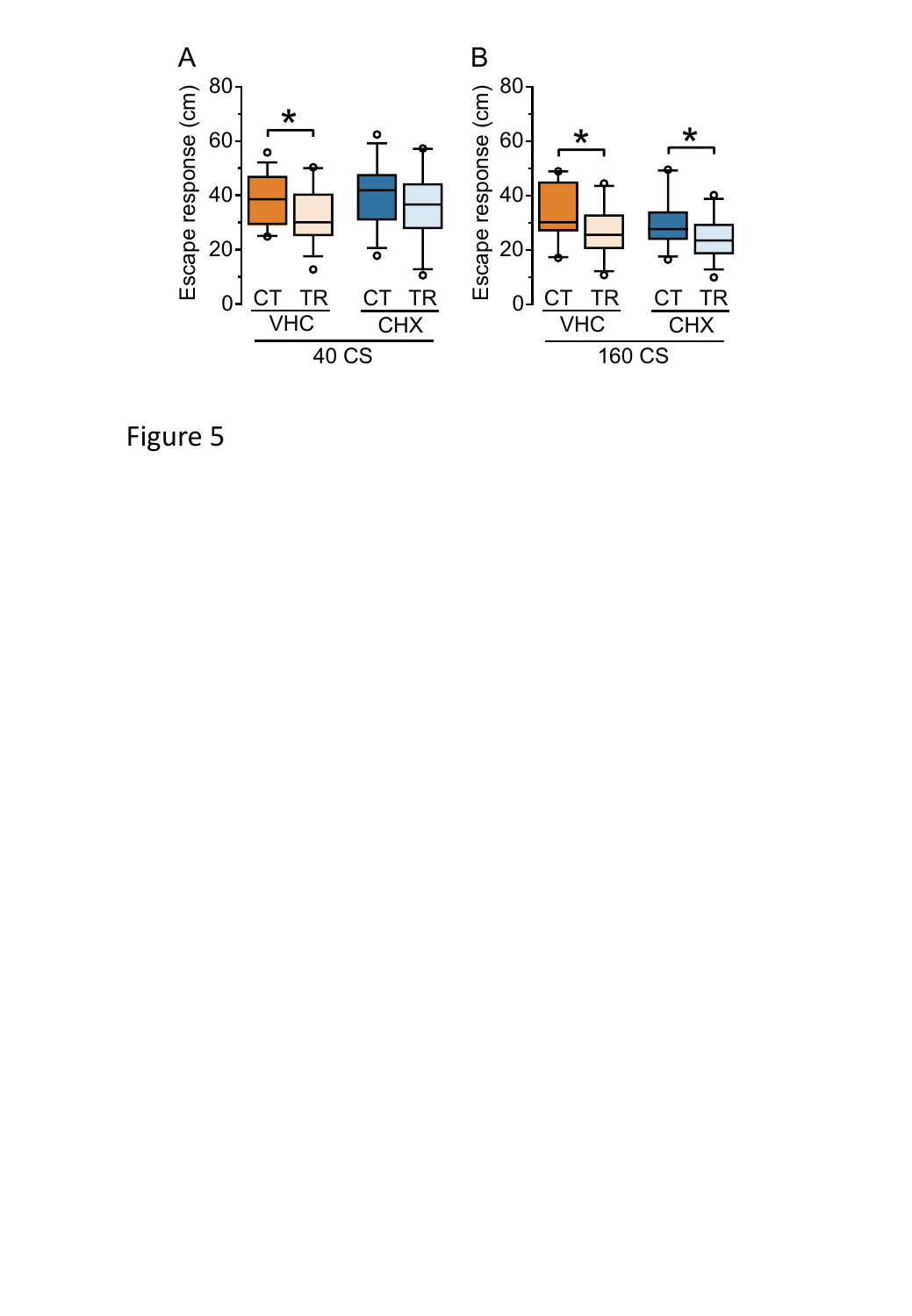

Figure 6